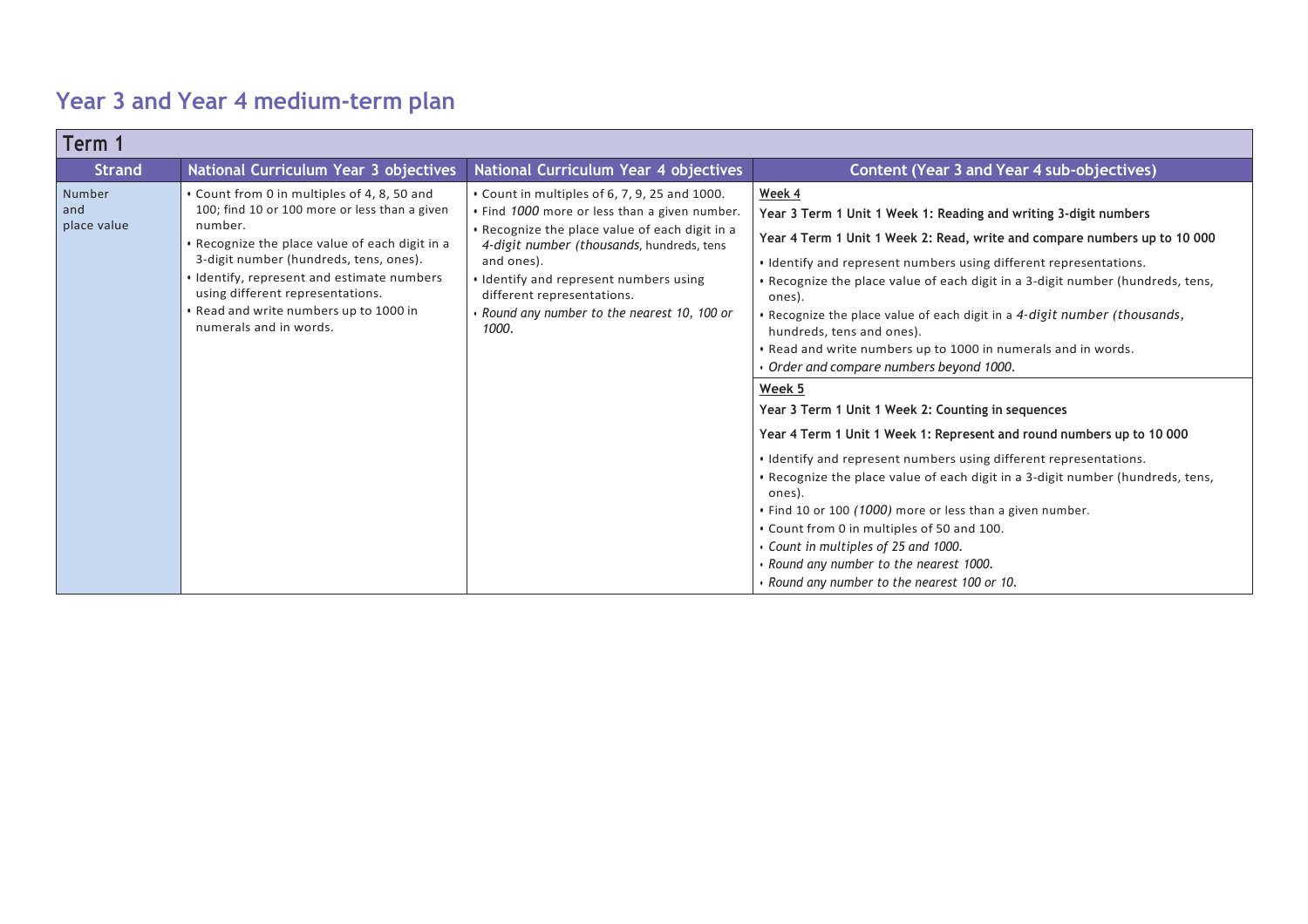| <b>Strand</b>                      | National Curriculum Year 3 objectives                                                                                                                                                                                                                                                                      | National Curriculum Year 4 objectives                                                                                                                                                               | <b>Content (Year 3 and Year 4 sub-objectives)</b>                                                                                                                                                                                                                                                                                                                                                                                                                                                                |
|------------------------------------|------------------------------------------------------------------------------------------------------------------------------------------------------------------------------------------------------------------------------------------------------------------------------------------------------------|-----------------------------------------------------------------------------------------------------------------------------------------------------------------------------------------------------|------------------------------------------------------------------------------------------------------------------------------------------------------------------------------------------------------------------------------------------------------------------------------------------------------------------------------------------------------------------------------------------------------------------------------------------------------------------------------------------------------------------|
| <b>Addition</b><br>and subtraction | . Add and subtract numbers mentally,<br>including:<br>• a 3-digit number and ones<br>• a 3-digit number and tens                                                                                                                                                                                           | . Add and subtract numbers with up to four<br>digits using the formal written methods of<br>columnar addition and subtraction where<br>appropriate.<br>Estimate and use inverse operations to check | Week 6<br>Year 3 Term 1 Unit 2 Week 2: Strategies for adding and subtracting with 3-digit<br>numbers<br>Year 4 Term 1 Unit 2 Week 3: Reasoning and problem-solving with addition                                                                                                                                                                                                                                                                                                                                 |
|                                    | • a 3-digit number and hundreds.<br>• Add and subtract numbers with up to three<br>digits, using formal written methods of<br>columnar addition and subtraction.<br>· Solve problems, including missing number<br>problems, using number facts, place value,<br>and more complex addition and subtraction. | answers to a calculation.<br>· Solve addition and subtractions two-step<br>problems in contexts, deciding which<br>operations and methods to use and why.                                           | (3-digit numbers)<br>. Add and subtract numbers mentally, including:<br>• a 3-digit number and ones<br>• a 3-digit number and tens<br>• a 3-digit number and hundreds.<br>· Solve problems, including missing number problems, using number facts and<br>place value.<br>. Add numbers with up to four digits using the formal written methods of columnar<br>addition where appropriate.<br>Estimate answers to a calculation.<br>· Solve addition two-step problems in contexts, deciding which operations and |
|                                    |                                                                                                                                                                                                                                                                                                            |                                                                                                                                                                                                     | methods to use and why.<br>Week 7<br>Year 3 Term 1 Unit 2 Week 4: Choosing effective methods for solving addition                                                                                                                                                                                                                                                                                                                                                                                                |
|                                    |                                                                                                                                                                                                                                                                                                            |                                                                                                                                                                                                     | problems<br>Year 4 Term 1 Unit 2 Week 4: Reasoning and problem-solving with addition and<br>subtraction (3-digit numbers)                                                                                                                                                                                                                                                                                                                                                                                        |
|                                    |                                                                                                                                                                                                                                                                                                            |                                                                                                                                                                                                     | · Solve problems, including missing number problems, using number facts and<br>place value.                                                                                                                                                                                                                                                                                                                                                                                                                      |
|                                    |                                                                                                                                                                                                                                                                                                            |                                                                                                                                                                                                     | · Solve problems, including missing number problems, using more complex<br>addition.                                                                                                                                                                                                                                                                                                                                                                                                                             |
|                                    |                                                                                                                                                                                                                                                                                                            |                                                                                                                                                                                                     | . Add numbers with up to three digits, using formal written methods of columnar<br>addition.                                                                                                                                                                                                                                                                                                                                                                                                                     |
|                                    |                                                                                                                                                                                                                                                                                                            |                                                                                                                                                                                                     | Subtract numbers with up to four digits using the formal written methods of<br>columnar subtraction where appropriate.                                                                                                                                                                                                                                                                                                                                                                                           |
|                                    |                                                                                                                                                                                                                                                                                                            |                                                                                                                                                                                                     | Estimate answers to a calculation.                                                                                                                                                                                                                                                                                                                                                                                                                                                                               |
|                                    |                                                                                                                                                                                                                                                                                                            |                                                                                                                                                                                                     | • Use inverse operations to check answers to a calculation.                                                                                                                                                                                                                                                                                                                                                                                                                                                      |
|                                    |                                                                                                                                                                                                                                                                                                            |                                                                                                                                                                                                     | · Solve addition two-step problems in contexts, deciding which operations and<br>methods to use and why.                                                                                                                                                                                                                                                                                                                                                                                                         |
|                                    |                                                                                                                                                                                                                                                                                                            |                                                                                                                                                                                                     | · Solve subtraction two-step problems in contexts, deciding which operations and<br>methods to use and why.                                                                                                                                                                                                                                                                                                                                                                                                      |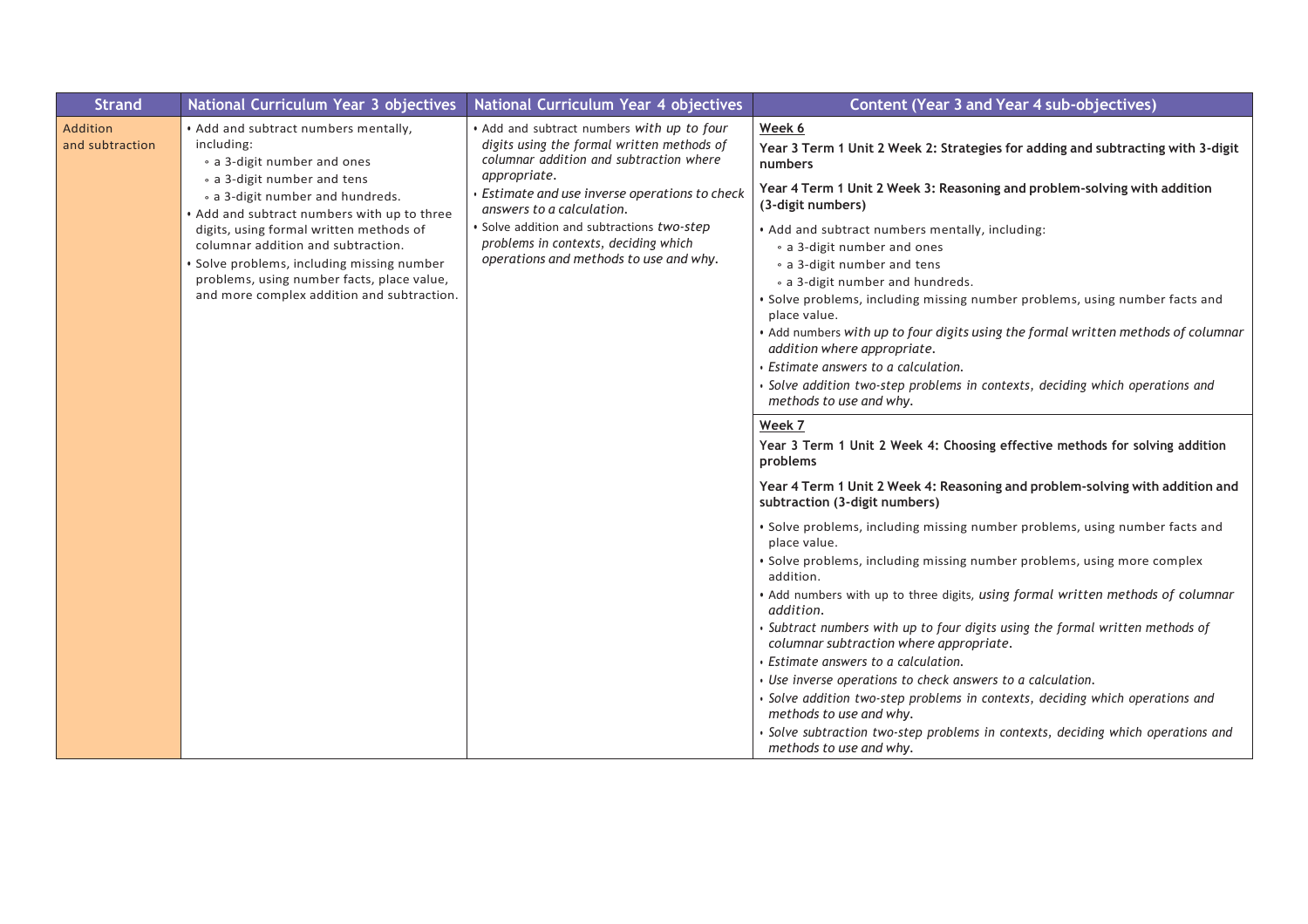| <b>Strand</b>                        | National Curriculum Year 3 objectives                                                                                                                                                                                                                                                                                                                                                                                                                                                                                                        | National Curriculum Year 4 objectives                                                                                                                                                                                                                                                              | <b>Content (Year 3 and Year 4 sub-objectives)</b>                                                                                                                                                                                                                                                                                                                                                                                                                                                                                                                                                                                                                                                                                                                                                                                                                                                                                                                                                                                                                                         |
|--------------------------------------|----------------------------------------------------------------------------------------------------------------------------------------------------------------------------------------------------------------------------------------------------------------------------------------------------------------------------------------------------------------------------------------------------------------------------------------------------------------------------------------------------------------------------------------------|----------------------------------------------------------------------------------------------------------------------------------------------------------------------------------------------------------------------------------------------------------------------------------------------------|-------------------------------------------------------------------------------------------------------------------------------------------------------------------------------------------------------------------------------------------------------------------------------------------------------------------------------------------------------------------------------------------------------------------------------------------------------------------------------------------------------------------------------------------------------------------------------------------------------------------------------------------------------------------------------------------------------------------------------------------------------------------------------------------------------------------------------------------------------------------------------------------------------------------------------------------------------------------------------------------------------------------------------------------------------------------------------------------|
| Geometry:<br>properties of<br>shapes | • Draw 2D shapes and make 3D shapes using<br>modelling materials; recognize 3D shapes in<br>different orientations and describe them.<br>• Recognize angles as a property of shape or a<br>description of a turn.<br>. Identify right angles, recognize that two<br>right angles make a half-turn, three make<br>three-quarters of a turn and four a complete<br>turn; identify whether angles are greater<br>than or less than a right angle.<br>. Identify horizontal and vertical lines and<br>pairs of perpendicular and parallel lines. | Compare and classify geometric shapes,<br>including quadrilaterals and triangles, based<br>on their properties and sizes.<br>Identify lines of symmetry in 2D shapes<br>presented in different orientations.<br>Complete a simple symmetric figure with<br>respect to a specific line of symmetry. | Week 8<br>Year 3 Term 1 Unit 3 Week 5: Comparing triangles and quadrilaterals<br>Year 4 Term 1 Unit 3 Week 5: Making and comparing 2D shapes<br>• Draw 2D shapes.<br>• Recognize angles as a property of shape.<br>Compare and classify geometric shapes, including quadrilaterals, based on their<br>properties and sizes.<br>Compare and classify geometric shapes, including triangles, based on their<br>properties and sizes.<br>Week 9<br>Year 3 Term 1 Unit 3 Week 6: Exploring angles as a measure of a turn<br>Year 4 Term 1 Unit 3 Week 6: Making symmetrical shapes<br>• Recognize angles as a description of a turn.<br>• Identify right angles, recognize that two right angles make a half-turn, three<br>make three-quarters of a turn and four a complete turn.<br>. Identify whether angles are greater than or less than a right angle.<br>. Identify pairs of perpendicular and parallel lines.<br>• Identify lines of symmetry in 2D shapes presented in different orientations.<br>• Complete a simple symmetric figure with respect to a specific line of symmetry. |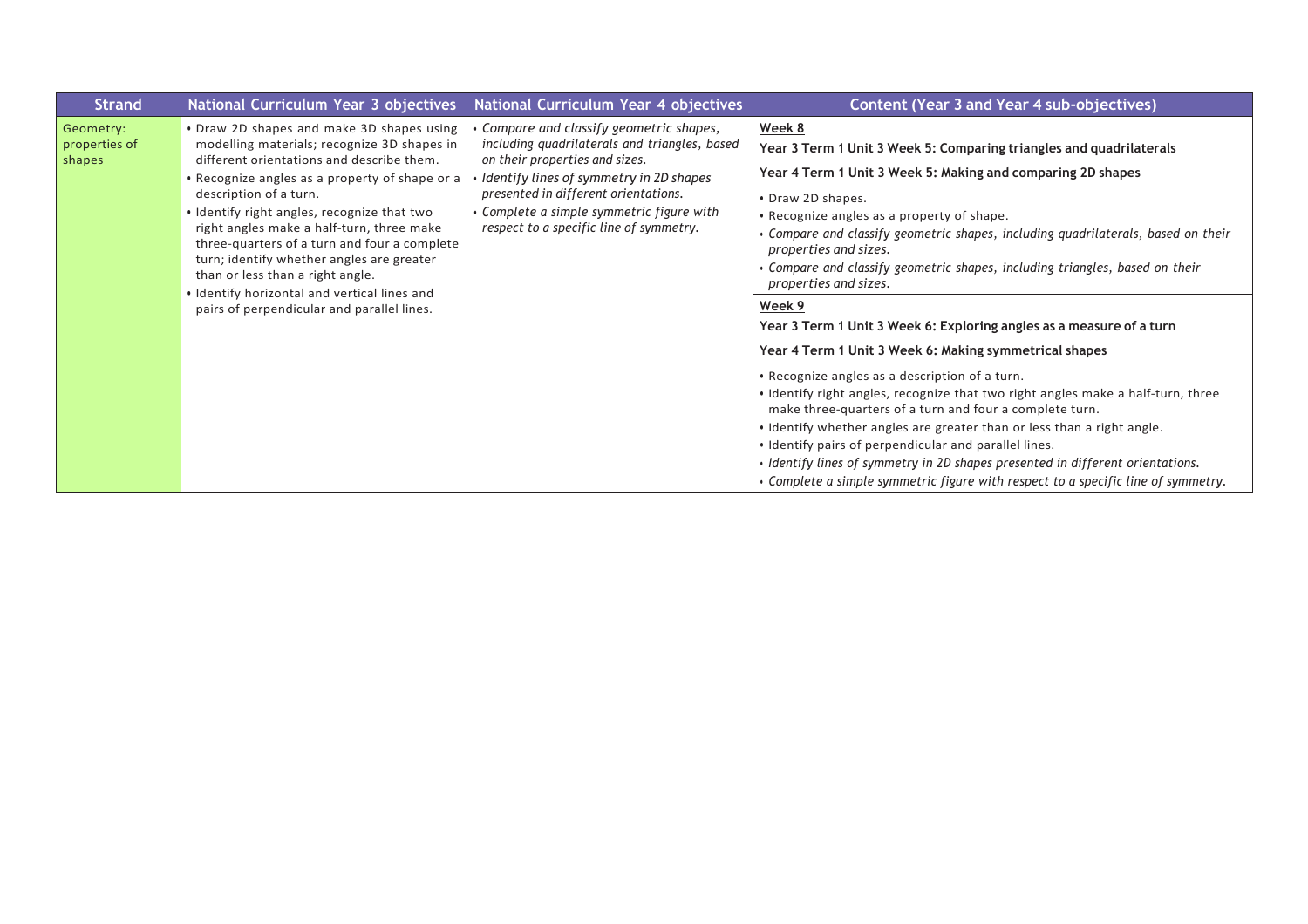| <b>Strand</b>                         | National Curriculum Year 3 objectives                                                                                                                                                                                                                                                                                                                                                                                                                                                                                                                                                                      | National Curriculum Year 4 objectives                                                                                                                                                                                                                                                                                                                                                                                                                                 | <b>Content (Year 3 and Year 4 sub-objectives)</b>                                                                                                                                                                                                                                                                                                                                                                                                                                                                                                                                                                                                                                                                                                                                                                                                                                                                                                                                                                                                                                                                                                                                                                                                                                                                                                                            |
|---------------------------------------|------------------------------------------------------------------------------------------------------------------------------------------------------------------------------------------------------------------------------------------------------------------------------------------------------------------------------------------------------------------------------------------------------------------------------------------------------------------------------------------------------------------------------------------------------------------------------------------------------------|-----------------------------------------------------------------------------------------------------------------------------------------------------------------------------------------------------------------------------------------------------------------------------------------------------------------------------------------------------------------------------------------------------------------------------------------------------------------------|------------------------------------------------------------------------------------------------------------------------------------------------------------------------------------------------------------------------------------------------------------------------------------------------------------------------------------------------------------------------------------------------------------------------------------------------------------------------------------------------------------------------------------------------------------------------------------------------------------------------------------------------------------------------------------------------------------------------------------------------------------------------------------------------------------------------------------------------------------------------------------------------------------------------------------------------------------------------------------------------------------------------------------------------------------------------------------------------------------------------------------------------------------------------------------------------------------------------------------------------------------------------------------------------------------------------------------------------------------------------------|
| <b>Multiplication and</b><br>division | • Recall and use multiplication and division<br>facts for the 3, 4 and 8 multiplication tables.<br>. Write and calculate mathematical<br>statements for multiplication and division<br>using the multiplication tables that they<br>know, including for 2-digit numbers times<br>1-digit numbers, using mental methods and<br>progressing to formal written methods.<br>• Solve problems, including missing number<br>problems, involving multiplication and<br>division, including positive integer scaling<br>problems and correspondence problems in<br>which $n$ objects are connected to $m$ objects. | • Recall multiplication and division facts for the<br>multiplication tables up to $12 \times 12$ .<br>• Multiply 2-digit and 3-digit numbers by a<br>1-digit number using formal written layout.<br>· Solve problems involving multiplying and<br>adding, including using the distributive<br>law to multiply 2-digit numbers by one<br>digit, integer scaling problems and harder<br>correspondence problems such as n objects<br>are connected to <i>m</i> objects. | Week 10<br>Year 3 Term 1 Unit 4 Week 7: Making connections between multiplication tables<br>Year 3 Term 1 Unit 4 Week 7: Making connections between multiplication facts<br>. Recall and use multiplication and division facts for the [2, 5, 10] 4 and 8<br>multiplication tables.<br>. Write and calculate mathematical statements for multiplication and division<br>using the multiplication tables that they know, including for 2-digit numbers<br>times 1-digit numbers, using mental methods.<br>$\cdot$ Recall and use multiplication and division facts for the 3, 6, 9, 11, 12 and 7<br>multiplication tables.<br>Week 11<br>Year 3 Term 1 Unit 4 Week 8: Problem solving in multiplicative contexts<br>Year 4 Term 1 Unit 4 Week 8: Multiplying larger numbers<br>• Solve positive integer scaling problems.<br>. Recall and use multiplication and division facts for the [2, 5, 10] 4 and 8<br>multiplication tables.<br>. Write and calculate mathematical statements for multiplication and division<br>using the multiplication tables that they know, including for 2-digit numbers<br>times 1-digit numbers, using mental methods.<br>. Multiply 2-digit numbers by a 1-digit number using formal written layout.<br>· Solve problems involving multiplying and adding, including using the distributive<br>law to multiply 2-digit numbers by one digit. |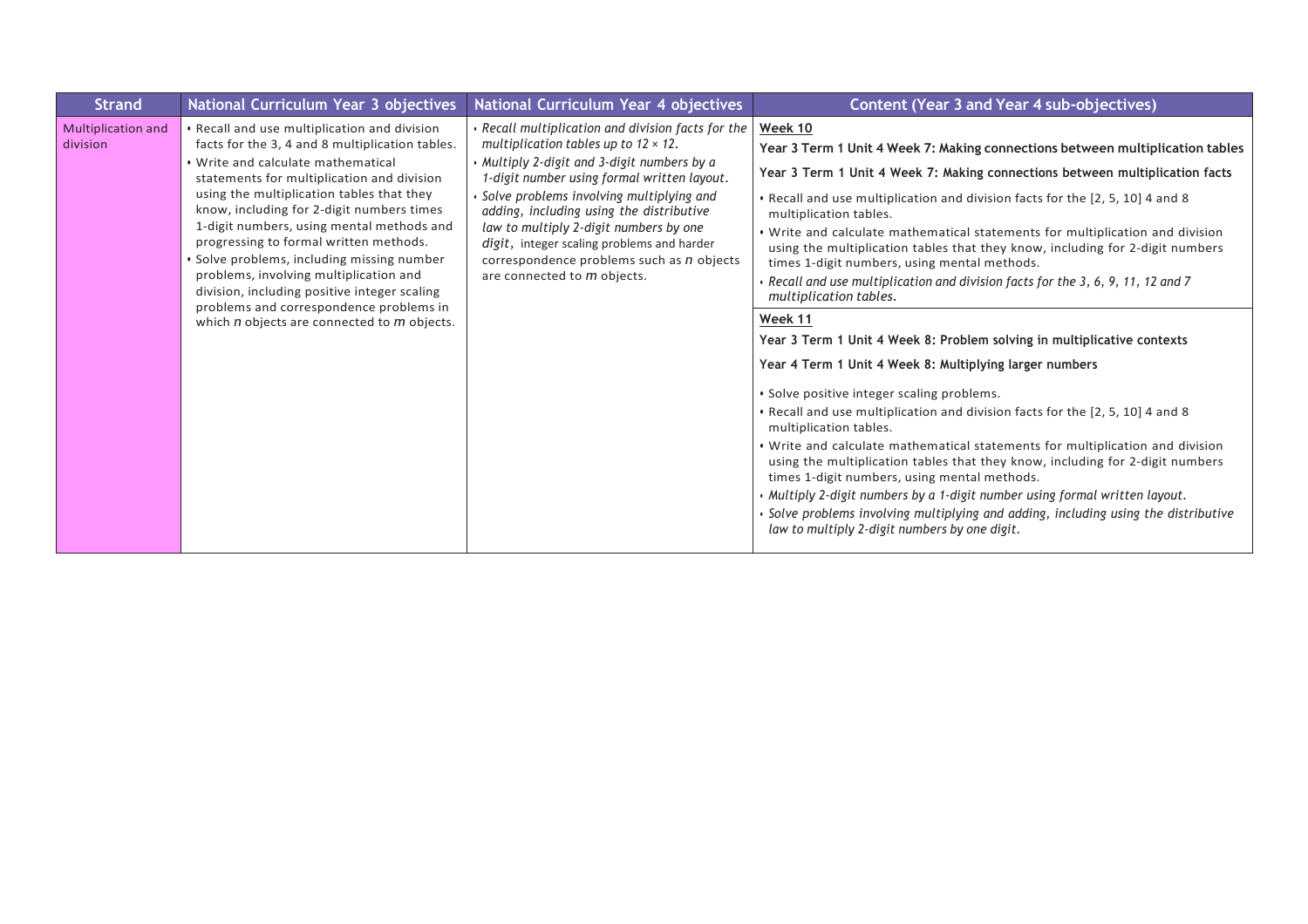| <b>Strand</b>    | National Curriculum Year 1 objectives                                                                                                                                                                                                                                                                         | National Curriculum Year 2 objectives                                                                                                                                                                                                                                                                                                                                                                                                                                                                                                                                                                         | Content (Year 1 and Year 2 sub-objectives)                                                                                                                                                                                                                                                                                                                                                                                                                                                                                                                                                                                                                                                                                                                                                                                                                                                                                                                                                                                                                                                                                                                                                                                                                                                                                                                                                                                                                                                                                                                                                                 |
|------------------|---------------------------------------------------------------------------------------------------------------------------------------------------------------------------------------------------------------------------------------------------------------------------------------------------------------|---------------------------------------------------------------------------------------------------------------------------------------------------------------------------------------------------------------------------------------------------------------------------------------------------------------------------------------------------------------------------------------------------------------------------------------------------------------------------------------------------------------------------------------------------------------------------------------------------------------|------------------------------------------------------------------------------------------------------------------------------------------------------------------------------------------------------------------------------------------------------------------------------------------------------------------------------------------------------------------------------------------------------------------------------------------------------------------------------------------------------------------------------------------------------------------------------------------------------------------------------------------------------------------------------------------------------------------------------------------------------------------------------------------------------------------------------------------------------------------------------------------------------------------------------------------------------------------------------------------------------------------------------------------------------------------------------------------------------------------------------------------------------------------------------------------------------------------------------------------------------------------------------------------------------------------------------------------------------------------------------------------------------------------------------------------------------------------------------------------------------------------------------------------------------------------------------------------------------------|
| <b>Fractions</b> | • Recognize, find and write fractions of a<br>discrete set of objects: unit fractions and<br>non-unit fractions with small denominators.<br>• Recognize and use fractions as numbers:<br>unit fractions and non-unit fractions with<br>small denominators.<br>• Solve problems that involve all of the above. | Gount up and down in hundredths; recognize<br>that hundredths arise when dividing an<br>object by one hundred and dividing tenths<br>by ten.<br>Recognize and write decimal equivalents of<br>any number of tenths or hundredths.<br>Recognize and write decimal equivalents to<br>$\frac{1}{4}$ , $\frac{1}{2}$ and $\frac{3}{4}$ .<br>Round decimals with one decimal place to<br>the nearest whole number.<br>Compare numbers with the same number of<br>decimal places up to two decimal places.<br>Solve simple measure and money problems<br>involving fractions and decimals to two<br>decimal places. | Week 12<br>Year 3 Term 1 Unit 5 Week 9: A fraction represents a part of a whole<br>Year 4 Term 1 Unit 5 Week 9: Decimals as numbers<br>. Recognize, find and write fractions of a discrete set of objects: unit fractions<br>with small denominators.<br>. Recognize, find and write fractions of a discrete set of objects: non-unit fractions<br>with small denominators.<br>. Solve problems that involve the above.<br>· Count up and down in hundredths.<br>• Recognize that hundredths arise when dividing an object by one hundred and<br>dividing tenths by ten.<br>Recognize and write decimal equivalents of any number of tenths or hundredths.<br>• Recognize and write decimal equivalents to $\frac{1}{4}$ , $\frac{1}{2}$ and $\frac{3}{4}$ .<br>· Round decimals with one decimal place to the nearest whole number.<br>Compare numbers with the same number of decimal places up to two decimal<br>places.<br>• Solve simple measure and money problems involving fractions and decimals to<br>two decimal places.<br><b>Week 113</b><br>Year 3 Term 1 Unit 5 Week 10: A fraction represents a number<br>Year 4 Term 1 Unit 5 Week 10: Decimals in context<br>• Recognize and use fractions as numbers: unit fractions with small<br>denominators.<br>• Recognize and use fractions as numbers: non-unit fractions with small<br>denominators.<br>. Solve problems that involve the above.<br>• Solve simple measure and money problems involving fractions and decimals to<br>two decimal places.<br>Compare numbers with the same number of decimal places up to two decimal<br>places. |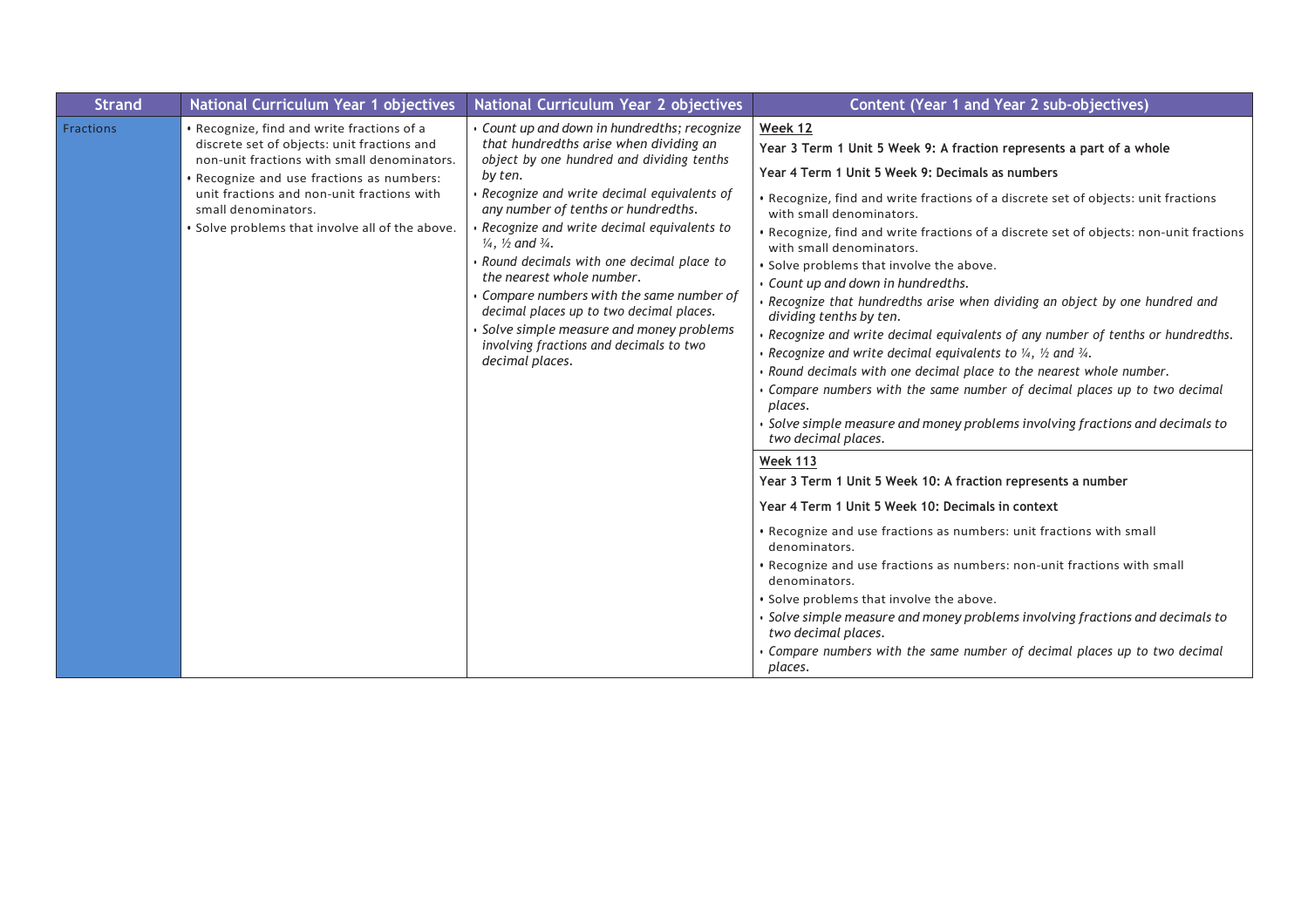| <b>Strand</b>                | National Curriculum Year 3 objectives                                                                                                                                                                                                                                                                                                                                             | National Curriculum Year 4 objectives                                                                                                                                                                                                                                                                  | <b>Content (Year 3 and 4 sub-objectives)</b>                                                                                                                                                                                                                                                                                                                                                                                                                                                                                                                                                                                                                                |
|------------------------------|-----------------------------------------------------------------------------------------------------------------------------------------------------------------------------------------------------------------------------------------------------------------------------------------------------------------------------------------------------------------------------------|--------------------------------------------------------------------------------------------------------------------------------------------------------------------------------------------------------------------------------------------------------------------------------------------------------|-----------------------------------------------------------------------------------------------------------------------------------------------------------------------------------------------------------------------------------------------------------------------------------------------------------------------------------------------------------------------------------------------------------------------------------------------------------------------------------------------------------------------------------------------------------------------------------------------------------------------------------------------------------------------------|
| Number<br>and<br>place value | • Count from 0 in multiples of 4, 8, 50 and<br>100; find 10 or 100 more or less than a given<br>number.<br>• Compare and order numbers up to 1000.<br>· Identify, represent and estimate numbers<br>using different representations.<br>. Read and write numbers up to 1000 in<br>numerals and words.<br>• Solve number problems and practical<br>problems involving these ideas. | $\cdot$ Count in multiples of 6, 7, 9, 25 and 1000.<br>Count backwards through zero to include<br>negative numbers.<br>• Round any number to the nearest 10, 100 or<br>100.<br>• Solve number and practical problems that<br>involve all of the above and with increasingly<br>large positive numbers. | Week 14<br>Year 3 Term 2 Unit 7 Week 1: Big, bigger, biggest  small, smaller, smallest<br>Year 4 Term 2 Unit 7 Week 1: Rounding and solving word problems with our<br>counting skills<br>• Count from 0 (any number) in multiples of 4, 8 (6, 7, 9).<br>Count backwards through zero to include negative numbers<br>. Identify and represent numbers using different representations.<br>• Compare and order numbers up to 1000.<br>. Read and write numbers up to 1000 in numerals and words.<br>. Solve number problems and practical problems involving these ideas (with<br>increasingly large positive numbers).<br>• Round any number to the nearest 10, 100 or 1000. |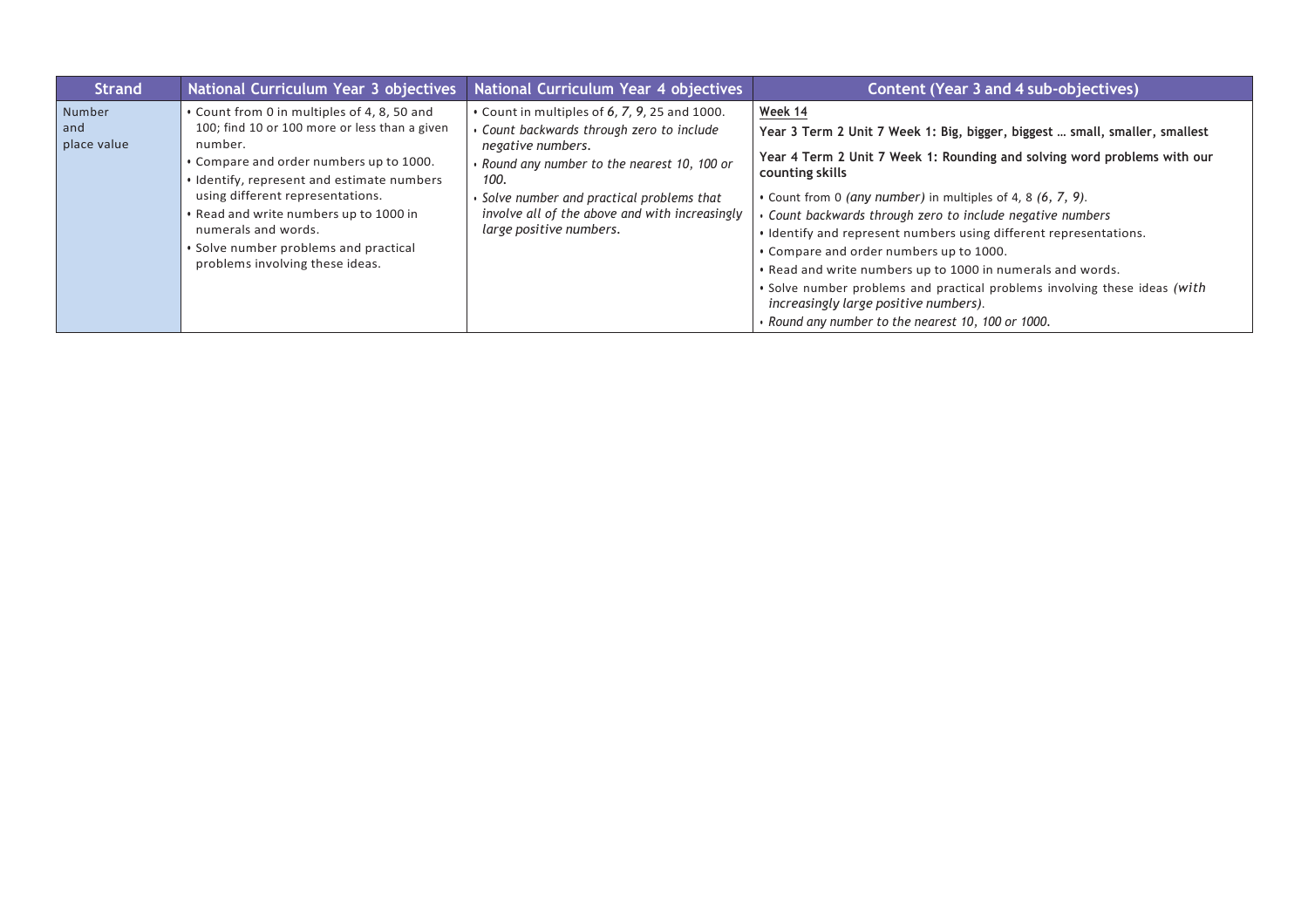| Term 2        |                                                                                                                                                                                                                                                                                                                                                           |                                                                                                                                                                                                                                                                                                                                                                                                                     |                                                                                                                                                                                                                                                                                                                                                                                                                                                                                                                                                                                                                                                                                                                                                                                                                                                                                                                                                                                                        |
|---------------|-----------------------------------------------------------------------------------------------------------------------------------------------------------------------------------------------------------------------------------------------------------------------------------------------------------------------------------------------------------|---------------------------------------------------------------------------------------------------------------------------------------------------------------------------------------------------------------------------------------------------------------------------------------------------------------------------------------------------------------------------------------------------------------------|--------------------------------------------------------------------------------------------------------------------------------------------------------------------------------------------------------------------------------------------------------------------------------------------------------------------------------------------------------------------------------------------------------------------------------------------------------------------------------------------------------------------------------------------------------------------------------------------------------------------------------------------------------------------------------------------------------------------------------------------------------------------------------------------------------------------------------------------------------------------------------------------------------------------------------------------------------------------------------------------------------|
| <b>Strand</b> | National Curriculum Year 3 objectives                                                                                                                                                                                                                                                                                                                     | National Curriculum Year 4 objectives                                                                                                                                                                                                                                                                                                                                                                               | <b>Content (Year 3 and 4 sub-objectives)</b>                                                                                                                                                                                                                                                                                                                                                                                                                                                                                                                                                                                                                                                                                                                                                                                                                                                                                                                                                           |
| Measurement   | • Measure, compare, add and subtract:<br>lengths (m/cm/mm); mass (kg/g); volume/<br>capacity (I/ml).<br>• Tell and write the time from an analogue<br>clock, including using Roman numerals from<br>I to XII, and 12-hour and 24-hour clocks.<br>• Know the number of seconds in a minute<br>and the number of days in each month, year<br>and leap year. | • Convert between different units of measure<br>(e.g. kilometre to metre; millilitre to litre).<br>Estimate, compare and calculate different<br>measures. Including money in pounds and<br>pence.<br>• Read, write and convert time between<br>analogue and digital 12- and 24-hour clocks.<br>Solve problems involving converting from<br>hours to minutes; minutes to seconds; years<br>to months; weeks to days. | Week 1<br>Year 3 Term 1 Unit 6 Week 11: Measuring comparing and ordering lengths<br>Year 4 Term 1 Unit 6 Week 11: Solving problems involving mixed measures<br>• Measure, compare, add and subtract lengths (m/cm/mm).<br>• Convert between different units of measure (e.g. kilometre to metre; millilitre to<br>litre).<br>$\cdot$ Estimate, compare and calculate different measures.<br>Week 2<br>Year 3 Term 1 Unit 6 Week 12: Analogue clock faces and units of time<br>Year 4 Term 1 Unit 6 Week 12: Solving problems involving time<br>• Tell and write the time from an analogue clock.<br>. Estimate and read time with increasing accuracy to the nearest minute.<br>• Know the number of seconds in a minute and the number of days in each<br>month, year and leap year.<br>• Read, write and convert time between analogue and digital 12- and 24-hour<br>clocks.<br>· Solve problems involving converting from hours to minutes; minutes to seconds;<br>years to months; weeks to days. |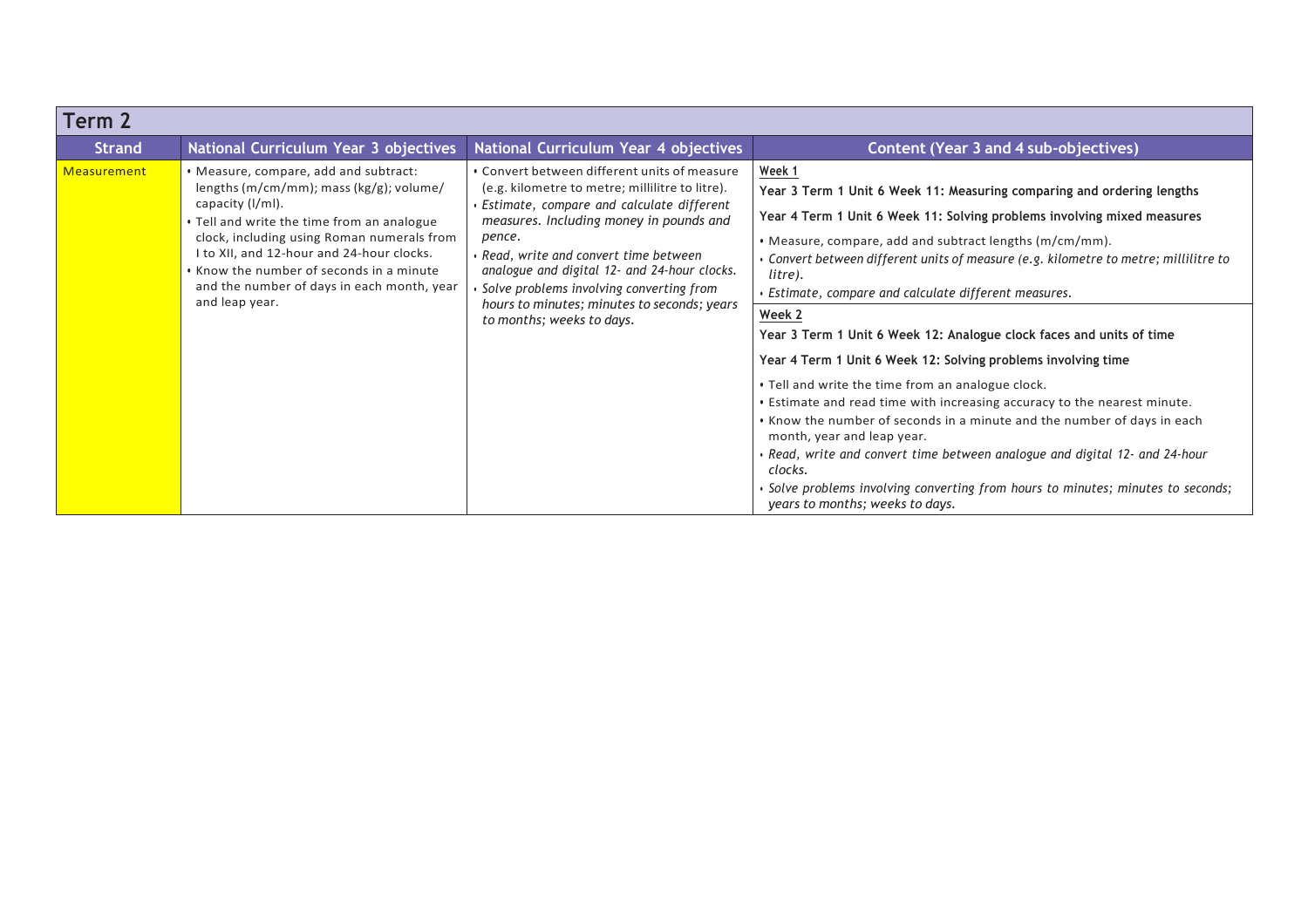| <b>Strand</b>                         | National Curriculum Year 3 objectives                                                                            | National Curriculum Year 4 objectives                                                                                                                                      | <b>Content (Year 3 and 4 sub-objectives)</b>                                                                             |
|---------------------------------------|------------------------------------------------------------------------------------------------------------------|----------------------------------------------------------------------------------------------------------------------------------------------------------------------------|--------------------------------------------------------------------------------------------------------------------------|
| <b>Addition</b><br>and<br>subtraction | . Add and subtract numbers mentally,<br>including:<br>• a 3-digit number and ones<br>• a 3-digit number and tens | . Add and subtract numbers with up to four<br>digits using the formal written methods of<br>columnar addition where appropriate.<br>Estimate and use inverse operations to | Week 3<br>Year 3 Term 2 Unit 8 Week 2: Strategies for adding and subtracting with 3-digit<br>numbers                     |
|                                       | • a 3-digit number and hundreds.<br>• Add and subtract numbers with up to three                                  | check answers to calculations.<br>Solve addition and subtractions two-step                                                                                                 | Year 4 Term 2 Unit 8 Week 2: Reasoning and problem solving with addition<br>(4-digit numbers)                            |
|                                       | digits, using formal written methods of<br>columnar subtraction.                                                 | problems in contexts, deciding which<br>operations and methods to use and why.                                                                                             | . Add and subtract numbers mentally, including:<br>• a 3-digit number and ones                                           |
|                                       | Estimate the answer to a calculation and<br>use inverse operations to check answers.                             |                                                                                                                                                                            | • a 3-digit number and tens<br>• a 3-digit number and hundreds.                                                          |
|                                       | · Solve problems, including missing number<br>problems, using number facts, place value,                         |                                                                                                                                                                            | • Estimate the answer to a calculation (2-digit numbers) and use inverse<br>operations to check answers.                 |
|                                       | and more complex addition and subtraction.                                                                       |                                                                                                                                                                            | · Solve problems, including missing number problems, using number facts and<br>place value.                              |
|                                       |                                                                                                                  |                                                                                                                                                                            | • Solve problems, including missing number problems, using more complex<br>subtraction.                                  |
|                                       |                                                                                                                  |                                                                                                                                                                            | • Add numbers with up to four digits using the formal written methods of columnar<br>addition where appropriate.         |
|                                       |                                                                                                                  |                                                                                                                                                                            | Estimate answers to a calculation.                                                                                       |
|                                       |                                                                                                                  |                                                                                                                                                                            | · Solve addition two-step problems in contexts, deciding which operations and<br>methods to use and why.                 |
|                                       |                                                                                                                  |                                                                                                                                                                            | Week 4                                                                                                                   |
|                                       |                                                                                                                  |                                                                                                                                                                            | Year 3 Term 2 Unit 8 Week 3: Developing methods of calculation                                                           |
|                                       |                                                                                                                  |                                                                                                                                                                            | Year 4 Term 2 Unit 8 Week 3: Reasoning and problem solving with addition and<br>subtraction (4-digit numbers)            |
|                                       |                                                                                                                  |                                                                                                                                                                            | • Subtract numbers with up to three digits, using formal written methods of<br>columnar subtraction.                     |
|                                       |                                                                                                                  |                                                                                                                                                                            | · Solve problems, including missing number problems, using number facts and<br>place value.                              |
|                                       |                                                                                                                  |                                                                                                                                                                            | • Solve problems, including missing number problems, using more complex<br>subtraction.                                  |
|                                       |                                                                                                                  |                                                                                                                                                                            | <b>Estimate the answer to a calculation (2-digit numbers) and use inverse</b><br>operations to check answers.            |
|                                       |                                                                                                                  |                                                                                                                                                                            | • Subtract numbers with up to four digits using the formal written methods of<br>columnar subtraction where appropriate. |
|                                       |                                                                                                                  |                                                                                                                                                                            | $\cdot$ Estimate answers to a calculation.                                                                               |
|                                       |                                                                                                                  |                                                                                                                                                                            | • Use inverse operations to check answers to a calculation.                                                              |
|                                       |                                                                                                                  |                                                                                                                                                                            | · Solve addition two-step problems in contexts, deciding which operations and<br>methods to use and why.                 |
|                                       |                                                                                                                  |                                                                                                                                                                            | · Solve subtraction two-step problems in contexts, deciding which operations and<br>methods to use and why.              |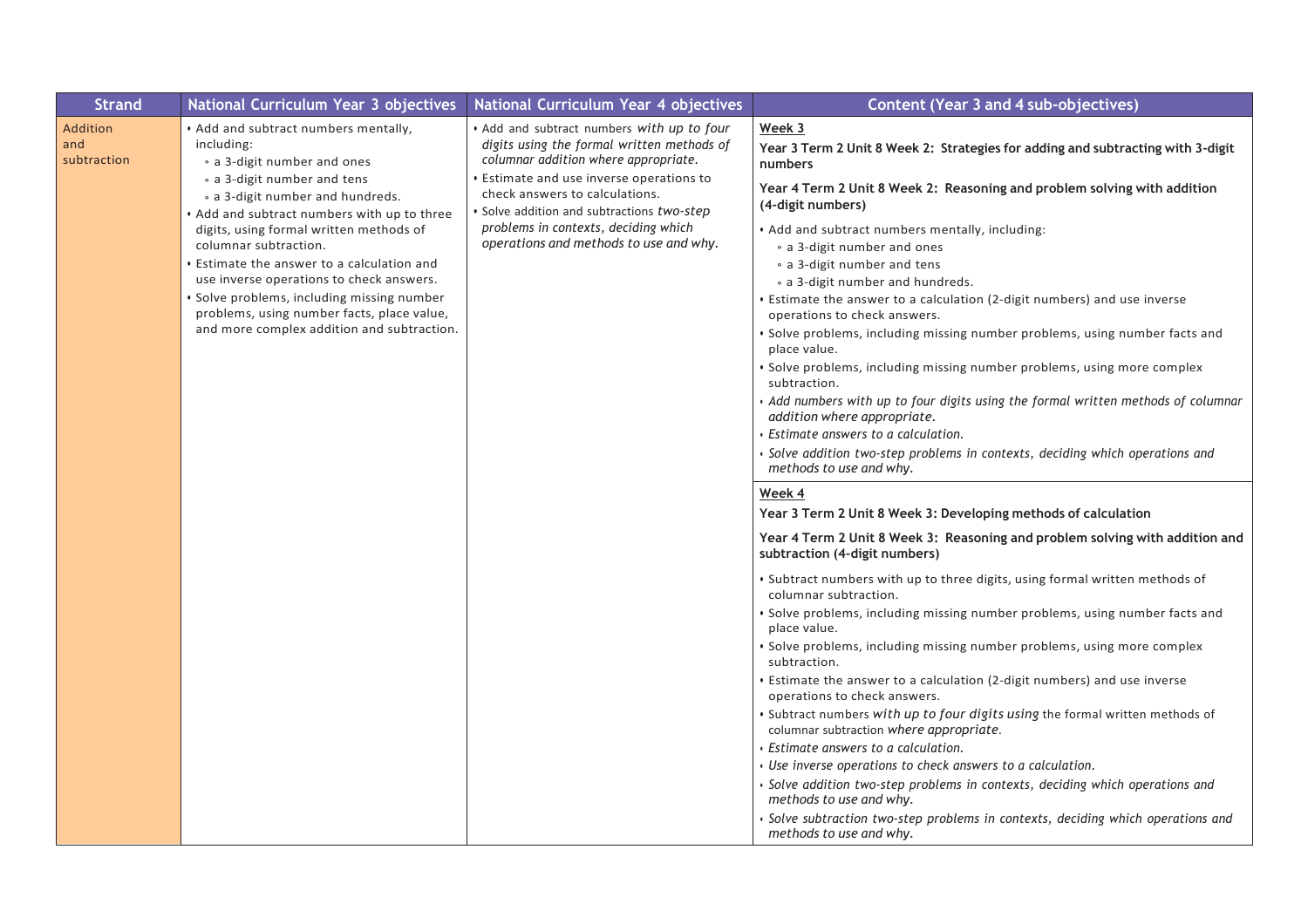| <b>Strand</b>                        | National Curriculum Year 3 objectives                                                                                                                                                                                  | National Curriculum Year 4 objectives                                                                                                                                                                                                                                                                                                                                                                                                                             | <b>Content (Year 3 and 4 sub-objectives)</b>                                                                                                                                                                                                                                                                                                                                                                                                                                                                                                                                                                                                                                                                                   |
|--------------------------------------|------------------------------------------------------------------------------------------------------------------------------------------------------------------------------------------------------------------------|-------------------------------------------------------------------------------------------------------------------------------------------------------------------------------------------------------------------------------------------------------------------------------------------------------------------------------------------------------------------------------------------------------------------------------------------------------------------|--------------------------------------------------------------------------------------------------------------------------------------------------------------------------------------------------------------------------------------------------------------------------------------------------------------------------------------------------------------------------------------------------------------------------------------------------------------------------------------------------------------------------------------------------------------------------------------------------------------------------------------------------------------------------------------------------------------------------------|
| Geometry:<br>properties of<br>shapes | • Draw 2D shapes and make 3D shapes using<br>modelling materials; recognize 3D shapes in<br>different orientations and describe them.<br>. Identify horizontal and vertical lines and<br>pairs of perpendicular lines. | Compare and classify geometric shapes,<br>including quadrilaterals and triangles, based<br>on their properties and sizes.<br>I dentify lines of symmetry in 2D shapes<br>presented in different orientations.<br>Complete a simple symmetric figure with<br>respect to a specific line of symmetry.                                                                                                                                                               | Week 5<br>Year 3 Term 2 Unit 9 Week 4: Making 3D shapes<br>Year 4 Term 1 Unit 3 Week 5 (recap): Making and comparing 2D shapes<br>Year 4 Term 1 Unit 3 Week 6 (recap): Making symmetrical shapes<br>. Make 3D shapes using modelling materials; recognize 3D shapes in different<br>orientations and describe them.<br>· Identify horizontal and vertical lines.<br>Compare and classify geometric shapes, including quadrilaterals and triangles,<br>based on their properties and sizes.<br>Identify lines of symmetry in 2D shapes presented in different orientations.<br>Complete a simple symmetric figure with respect to a specific line of symmetry.                                                                  |
| <b>Measurement</b>                   | • Measure, compare, add and subtract lengths<br>$(m/cm/mm)$ .                                                                                                                                                          | Convert between different units of measure<br>(e.g. kilometre to metre; hour to minute).<br>Convert hours to minutes and vice versa.<br>$\cdot$ Estimate, compare and calculate different<br>measures including money in pounds and<br>pence.<br>• Read, write and convert time between<br>analogue and digital 12- and 24-hour clocks.<br>· Solve problems involving converting from<br>hours to minutes; minutes to seconds; years<br>to months; weeks to days. | Week 6<br>Year 3 Term 1 Unit 6 Week 11: Measuring, comparing and ordering lengths<br>Year 4 Term 3 Unit 15 Week 2: Converting between units of measurement and<br>solving problems<br>. Measure, compare, add and subtract lengths (m/cm/mm).<br>Gonvert between different units of measure (e.g. kilometre to metre; millilitre to<br>litre).<br>• Convert hours to minutes and vice versa.<br>Estimate, compare and calculate different measures.<br>Estimate, compare and calculate money in pounds and pence.<br>Read, write and convert time between analogue and digital 12- and 24-hour<br>clocks.<br>Solve problems involving converting from hours to minutes; minutes to seconds;<br>years to months; weeks to days. |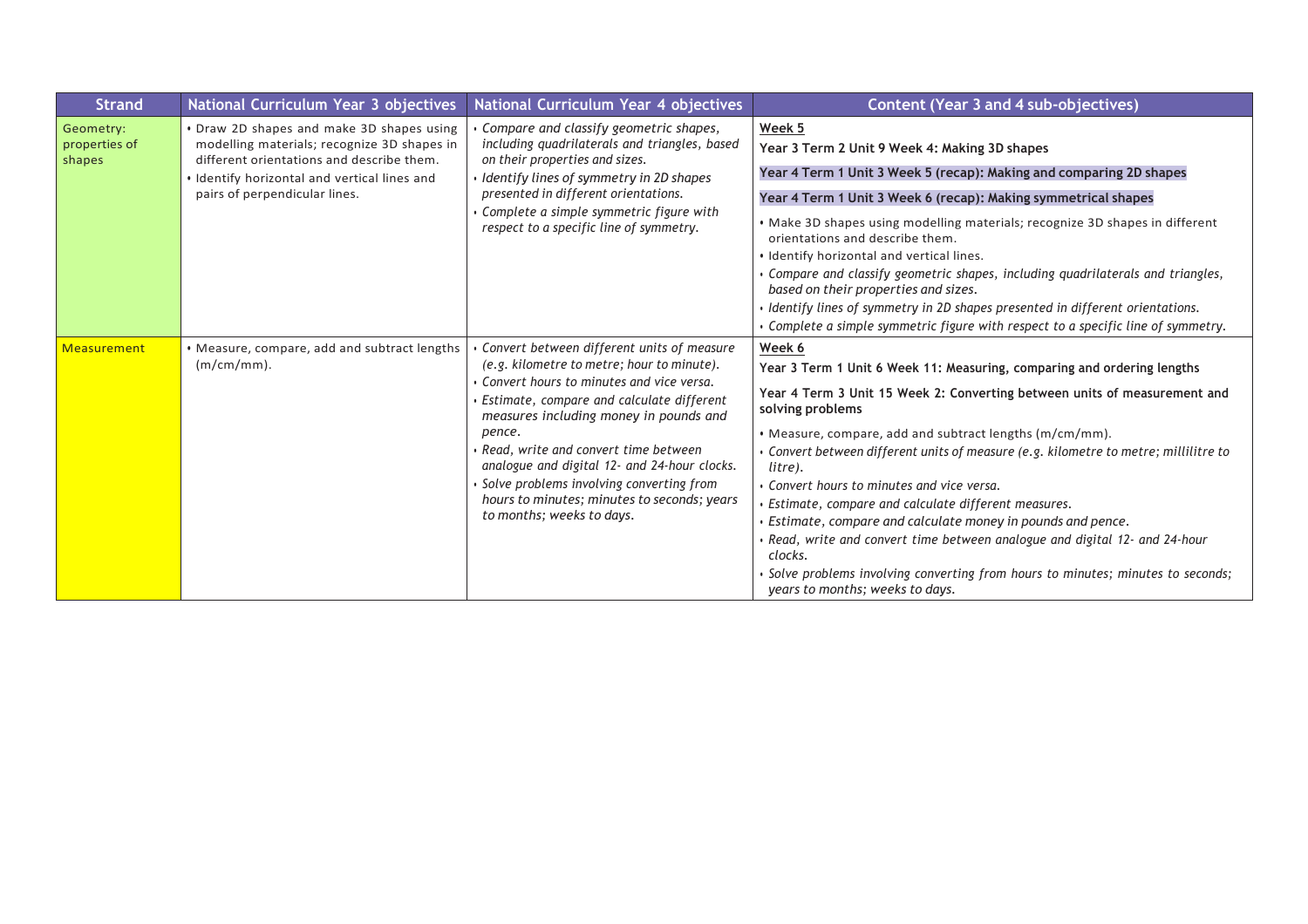| <b>Strand</b>                         | National Curriculum Year 3 objectives                                                                                                                                                                                                                                                                                                                                                                                                                                                                                                                                                             | National Curriculum Year 4 objectives                                                                                                                                                                                                                                                                                                                                                                                                                                                                                                                                                                                                                                                             | <b>Content (Year 3 and 4 sub-objectives)</b>                                                                                                                                                                                                                                                                                                                                                                                                                                                                                                                                                                                                                                                                                                                                                                                                                                                                                                                                                                                                   |
|---------------------------------------|---------------------------------------------------------------------------------------------------------------------------------------------------------------------------------------------------------------------------------------------------------------------------------------------------------------------------------------------------------------------------------------------------------------------------------------------------------------------------------------------------------------------------------------------------------------------------------------------------|---------------------------------------------------------------------------------------------------------------------------------------------------------------------------------------------------------------------------------------------------------------------------------------------------------------------------------------------------------------------------------------------------------------------------------------------------------------------------------------------------------------------------------------------------------------------------------------------------------------------------------------------------------------------------------------------------|------------------------------------------------------------------------------------------------------------------------------------------------------------------------------------------------------------------------------------------------------------------------------------------------------------------------------------------------------------------------------------------------------------------------------------------------------------------------------------------------------------------------------------------------------------------------------------------------------------------------------------------------------------------------------------------------------------------------------------------------------------------------------------------------------------------------------------------------------------------------------------------------------------------------------------------------------------------------------------------------------------------------------------------------|
| <b>Multiplication and</b><br>division | · Recall and use multiplication and division<br>facts for the 3, 4 and 8 multiplication tables.<br><b>Write and calculate mathematical</b><br>statements for multiplication and division<br>using the multiplication tables that they<br>know, including for 2-digit numbers<br>times 1-digit numbers, using mental and<br>progressing to formal written methods.<br>Solve problems, including missing number<br>problems, involving multiplication and<br>division, including positive integer scaling<br>problems and correspondence problems in<br>which n objects are connected to m objects. | · Recall multiplication and division facts for<br>multiplication tables up to $12 \times 12$ .<br>Use place value, known and derived facts<br>to multiply and divide mentally, including:<br>multiplying by 0 and 1; dividing by 1;<br>multiplying together three numbers.<br>Recognize and use factor pairs in mental<br>calculations.<br>Multiply 2-digit and 3-digit numbers by a<br>1-digit number using formal written layout.<br>Solve problems involving multiplying and<br>adding, including using the distributive law to                                                                                                                                                                | Week 7<br>Year 3 Term 2 Unit 11 Week 6: Multiplication and division facts<br>Year 4 Term 2 Unit 11 Week 6: Developing multiplication strategies<br>. Recall and use multiplication and division facts for the 2, 4, 8, 10 and 5<br>multiplication tables.<br>• Recall and use multiplication and division facts for the 2 to 12 multiplication<br>tables.<br>Use place value, known and derived facts to multiply and divide mentally,<br>including: multiplying by 0 and 1; dividing by 1; multiplying together three<br>numbers.<br>· Recognize and use factor pairs in mental calculations.                                                                                                                                                                                                                                                                                                                                                                                                                                                 |
|                                       | multiply 2-digit numbers by one digit, integer<br>scaling problems and harder correspondence<br>problems such as n objects are connected to<br>m objects.                                                                                                                                                                                                                                                                                                                                                                                                                                         | Week 8<br>Year 3 Term 2 Unit 11 Week 7: Multiplication and division methods<br>Year 4 Term 2 Unit 11 Week 7: Using the distributive law<br>. Write and calculate mathematical statements for multiplication and division<br>using the multiplication tables that they know, including for 2-digit numbers<br>times 1-digit numbers, using mental and progressing to formal written methods.<br>. Multiply 2-digit numbers by a 1-digit number using formal written layout.<br>. Multiply 3-digit numbers by a 1-digit number using formal written layout.<br>· Solve problems involving multiplying and adding, including using the distributive<br>law to multiply 2-digit numbers by one digit. |                                                                                                                                                                                                                                                                                                                                                                                                                                                                                                                                                                                                                                                                                                                                                                                                                                                                                                                                                                                                                                                |
| <b>Fractions</b>                      | Recognize and show, using diagrams,<br>equivalent fractions with small<br>denominators.<br>Add and subtract fractions with the same<br>denominator within one whole, e.g. $\frac{5}{7}$ + $\frac{1}{7}$<br>$=$ $\frac{6}{7}$ .<br>Compare and order unit fractions and<br>fractions with the same denominators.                                                                                                                                                                                                                                                                                   | · Recognize and show, using diagrams,<br>families of common equivalent fractions.<br>Add and subtract fractions with the same<br>denominator.                                                                                                                                                                                                                                                                                                                                                                                                                                                                                                                                                     | Week 9<br>Year 3 Term 2 Unit 12 Week 8: Are these two fractions equal? If not, which is<br>larger?<br>Year 4 Term 2 Unit 12 Week 8: Are these fractions equal?<br>• Recognize and show, using diagrams, equivalent fractions with small<br>denominators.<br>• Compare and order unit fractions.<br>• Compare and order fractions with the same denominators.<br>· Recognize and show, using diagrams, families of common equivalent fractions.<br>Week 10<br>Year 3 Term 2 Unit 12 Week 9: Adding and subtracting fractions with the same<br>denominator (within one whole)<br>Year 4 Term 2 Unit 12 Week 9: Adding and subtracting fractions with the same<br>denominator (within and beyond one whole)<br>• Add fractions with the same denominator within one whole, e.g. $\frac{5}{7} + \frac{1}{7} = \frac{6}{7}$ .<br>• Subtract fractions with the same denominator within one whole, e.g. $\frac{5}{7} - \frac{1}{7} = \frac{4}{7}$ .<br>• Add fractions with the same denominator.<br>· Subtract fractions with the same denominator. |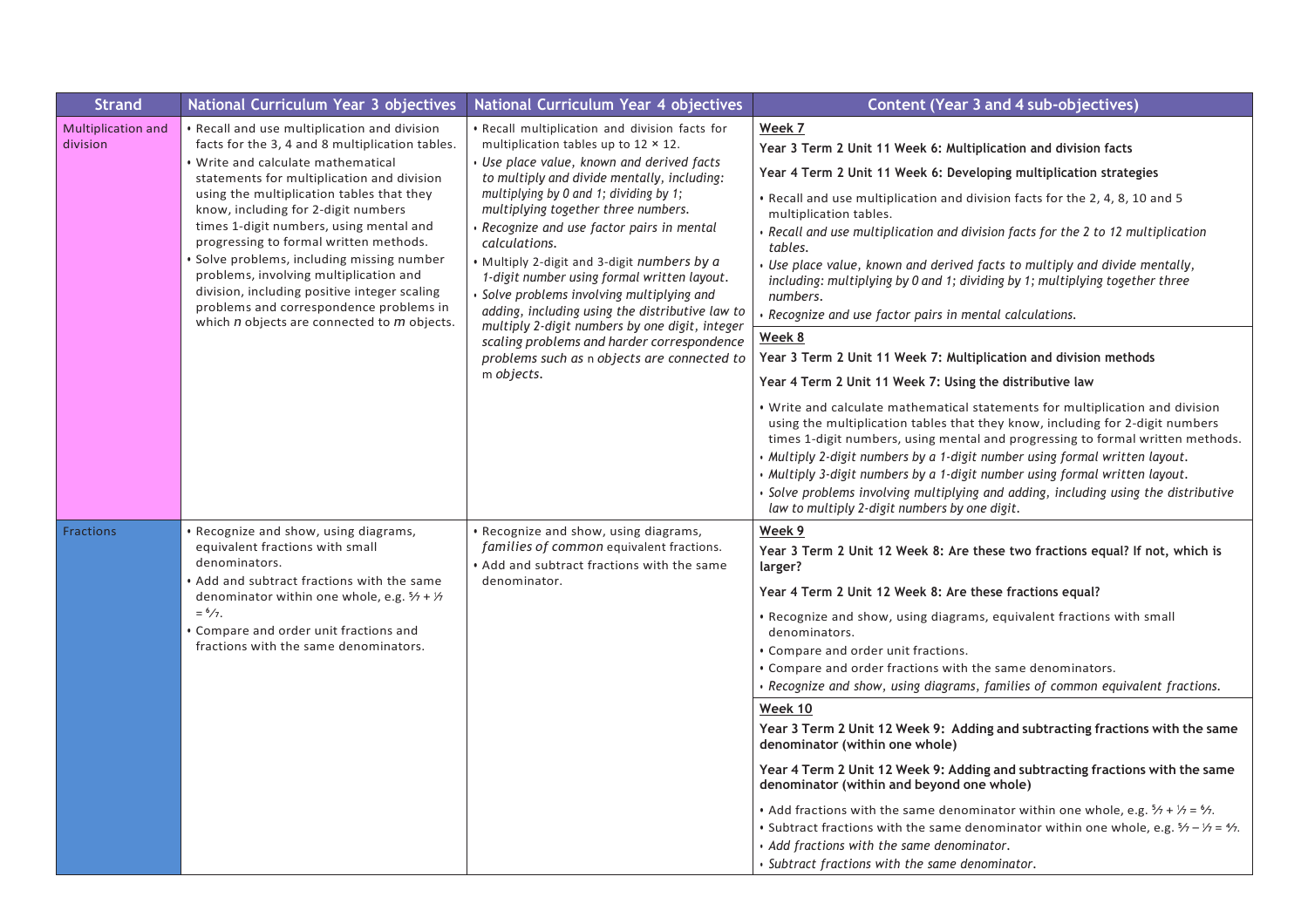| <b>Strand</b>                          | National Curriculum Year 3 objectives                                                                                                                                                                                                                                                                                                                                                                                                                                                          | National Curriculum Year 4 objectives                                                                                                                                                                                                                                                            | <b>Content (Year 3 and 4 sub-objectives)</b>                                                                                                                                                                                                                                                                                                                                                                                                                                                                                                                                                                                                                                                    |
|----------------------------------------|------------------------------------------------------------------------------------------------------------------------------------------------------------------------------------------------------------------------------------------------------------------------------------------------------------------------------------------------------------------------------------------------------------------------------------------------------------------------------------------------|--------------------------------------------------------------------------------------------------------------------------------------------------------------------------------------------------------------------------------------------------------------------------------------------------|-------------------------------------------------------------------------------------------------------------------------------------------------------------------------------------------------------------------------------------------------------------------------------------------------------------------------------------------------------------------------------------------------------------------------------------------------------------------------------------------------------------------------------------------------------------------------------------------------------------------------------------------------------------------------------------------------|
| <b>Statistics</b>                      | • Interpret and present data using bar charts,<br>pictograms and tables.<br>· Solve one-step and two-step questions, e.g.<br>How many more? and How many fewer?<br>using information presented in scaled bar<br>charts and pictograms and tables.                                                                                                                                                                                                                                              | • Interpret and present discrete and<br>continuous data using appropriate graphical<br>methods, including bar charts and time<br>graphs.<br>Solve comparison, sum and difference<br>problems using information presented in bar<br>charts, pictograms, tables and other graphs.                  | Week 11<br>Year 3 Term 2 Unit 13 Week 10: Collecting, representing and summarizing data<br>Year 4 Term 2 Unit 13 Week 10: Representing and summarizing data collected<br>over time<br>. Interpret and present data using bar charts, pictograms and tables.<br>. Solve one-step and two-step questions, e.g. How many more? and How many<br>fewer? using information presented in scaled bar charts and pictograms and<br>tables.<br>· Interpret and present discrete and continuous data using appropriate graphical<br>methods, including bar charts and time graphs.<br>· Solve comparison, sum and difference problems using information presented in<br>bar charts, pictograms and tables. |
| Measurement                            | • Tell and write the time from an analogue<br>clock, including using Roman numerals from<br>I to XII, and 12-hour and 24-hour clocks.<br><b>Estimate and read time with increasing</b><br>accuracy to the nearest minute; record and<br>compare time in terms of seconds, minutes<br>and hours; use vocabulary such as o'clock,<br>a.m./p.m., morning, afternoon, noon and<br>midnight.<br>Compare durations of events (e.g. to<br>calculate the time taken by particular events<br>or tasks). | Y4 Consolidation week<br>This time could be used:<br>- to revisit telling the time and the time of day<br>and learn alongside Year 3 classmates.<br>to consolidate and recap Year 4 Term 1/Term<br>2 work<br>to revisit and practise multiplication tables<br>in preparation for the Year 4 MCT. | Week 12<br>Year 3 Term 3 Unit 18 Week 5: Telling the time and the time of day<br><b>Year 4: Consolidation week</b><br>• Tell and write the time from an analogue clock, including using Roman numerals<br>from I to XII, and 12-hour and 24-hour clocks.<br>• Estimate and read time with increasing accuracy to the nearest minute; record<br>and compare time in terms of seconds, minutes and hours. Use vocabulary such<br>as o'clock, a.m./p.m., morning, afternoon, noon and midnight.<br>• Compare durations of events (e.g. to calculate the time taken by particular<br>events or tasks).                                                                                              |
| Geometry:<br>position and<br>direction | Year 3 Consolidation week<br>This time could be used:<br>- to consolidate and recap Year 3 Term 1/Term<br>2 work<br>- to pre-teach forthcoming key Year 3 Term 3<br>concepts.                                                                                                                                                                                                                                                                                                                  | Describe positions on a 2D grid as<br>coordinates in the first.<br>Describe movements between positions as<br>translations of a given unit to the left/right<br>and up/down.                                                                                                                     | Week 13<br>Year 3: Consolidation week<br>Year 4 Term 2 Unit 9 Week 4: Positions and translations on coordinate grids of<br>labelled squares<br>Describe positions on a 2D grid as coordinates in the first quadrant (on coordinate<br>grids with the spaces between the grid lines labelled).<br>Describe movements between positions as translations of a given unit to the left/<br>right and up/down (on coordinate grids with the spaces between the grid lines<br>labelled).                                                                                                                                                                                                               |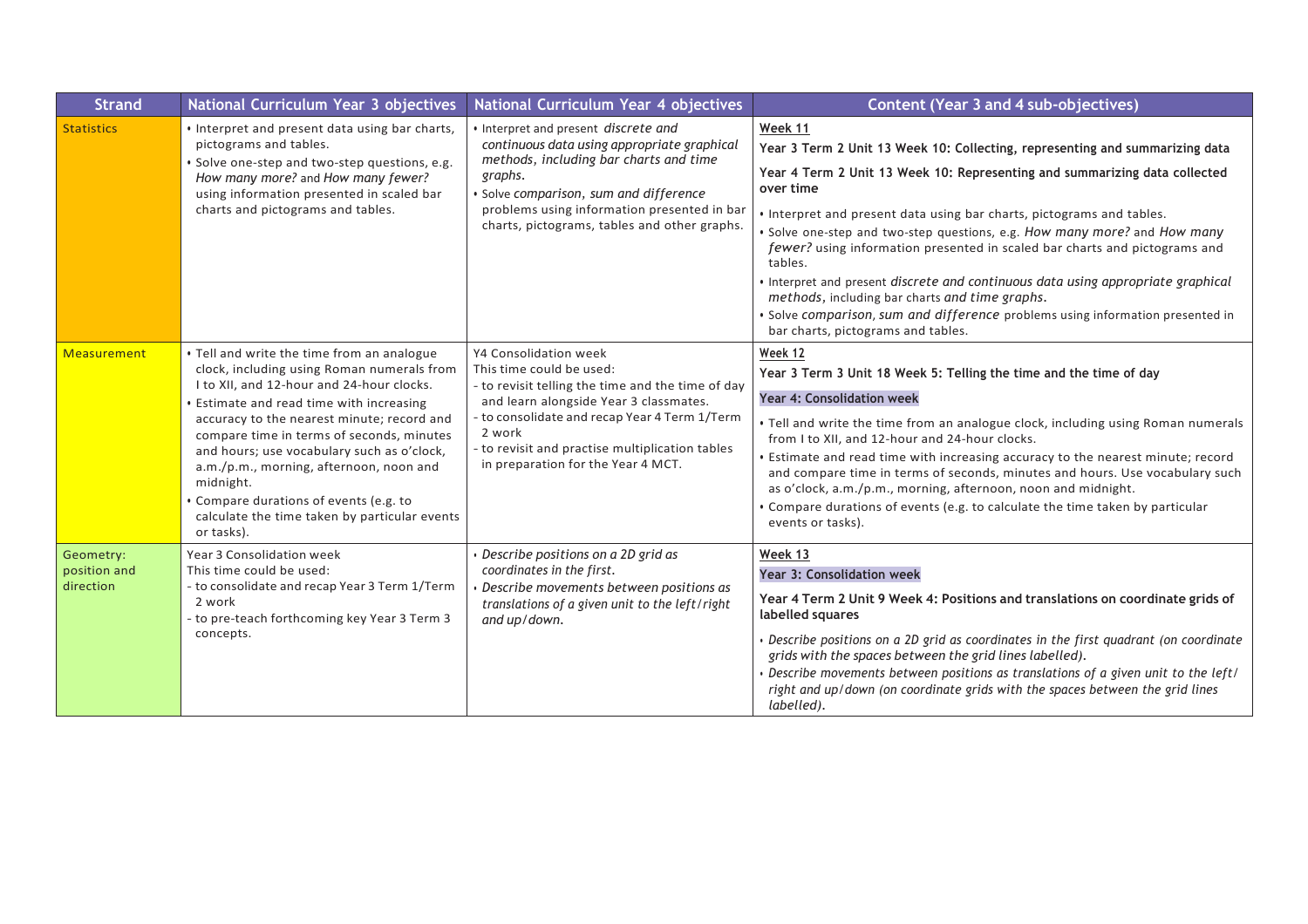| Term 3                    |                                                                                                                                                                                                                                                                                                                                               |                                                                                                                                                                                                                                                        |                                                                                                                                                                                                                                                                                                                                                                                                                                                                                                                                                                                                                                                                                                                                                                                       |
|---------------------------|-----------------------------------------------------------------------------------------------------------------------------------------------------------------------------------------------------------------------------------------------------------------------------------------------------------------------------------------------|--------------------------------------------------------------------------------------------------------------------------------------------------------------------------------------------------------------------------------------------------------|---------------------------------------------------------------------------------------------------------------------------------------------------------------------------------------------------------------------------------------------------------------------------------------------------------------------------------------------------------------------------------------------------------------------------------------------------------------------------------------------------------------------------------------------------------------------------------------------------------------------------------------------------------------------------------------------------------------------------------------------------------------------------------------|
| <b>Strand</b>             | National Curriculum Year 3 objectives                                                                                                                                                                                                                                                                                                         | National Curriculum Year 4 objectives                                                                                                                                                                                                                  | <b>Content (Year 3 and 4 sub-objectives)</b>                                                                                                                                                                                                                                                                                                                                                                                                                                                                                                                                                                                                                                                                                                                                          |
| Number and place<br>value | • Count from 0 in multiples of 48, 50 and<br>100; find 10 or 100 more or less than a given<br>number.<br>. Recognize the place value of each digit in a<br>3-digit number (hundreds, tens ones).<br>. Read and write numbers up to 1000 in<br>numerals and words.<br>• Solve number problems and practical<br>problems involving these ideas. | Order and compare numbers beyond 1000.<br>Identify, represent and estimate numbers<br>using different representations.<br>Solve number and practical problems that<br>involve ordering and comparing, and with<br>increasingly large positive numbers. | Week 1<br>Year 3 Term 3 Unit 14 Week 1: Solving number problems using our counting<br>skills<br>Year 4 Term 3 Unit 14 Week 1: Comparing and ordering<br>• Find 10 more or less than a given number.<br>. Count from 0 in multiples of 50 and 100.<br>. Count from 0 in multiples of 4 and 8.<br>. Recognize the place value of each digit in a 3-digit number (hundreds,<br>tens, ones).<br>. Read and write numbers up to 1000 in numerals and words.<br>. Solve number problems and practical problems involving these ideas.<br>Order and compare numbers beyond 1000.<br>· Identify, represent and estimate numbers using different representations.<br>Solve number and practical problems that involve ordering and comparing, and<br>with increasingly large positive numbers. |
| Measurement               | • Measure, compare, add and subtract:<br>lengths (m/cm/mm).<br>. Measure the perimeter of simple 2D shapes.                                                                                                                                                                                                                                   | • Measure and calculate the perimeter of<br>a rectilinear figure (including squares) in<br>centimetres and metres.<br>Find the area of rectilinear shapes by<br>counting squares.                                                                      | Week 2<br>Year 3 Term 3 Unit 15 Week 2: Measuring perimeter<br>Year 4 Term 2 Unit 10 Week 5: Area and perimeter of rectangles and rectilinear<br>shapes<br>• Measure, compare, add and subtract lengths (m/cm/mm).<br>• Measure the perimeter of simple 2D shapes.<br>• Measure and calculate the perimeter of a rectilinear figure (including squares) in<br>centimetres and metres.<br>• Find the area of rectilinear shapes by counting squares.                                                                                                                                                                                                                                                                                                                                   |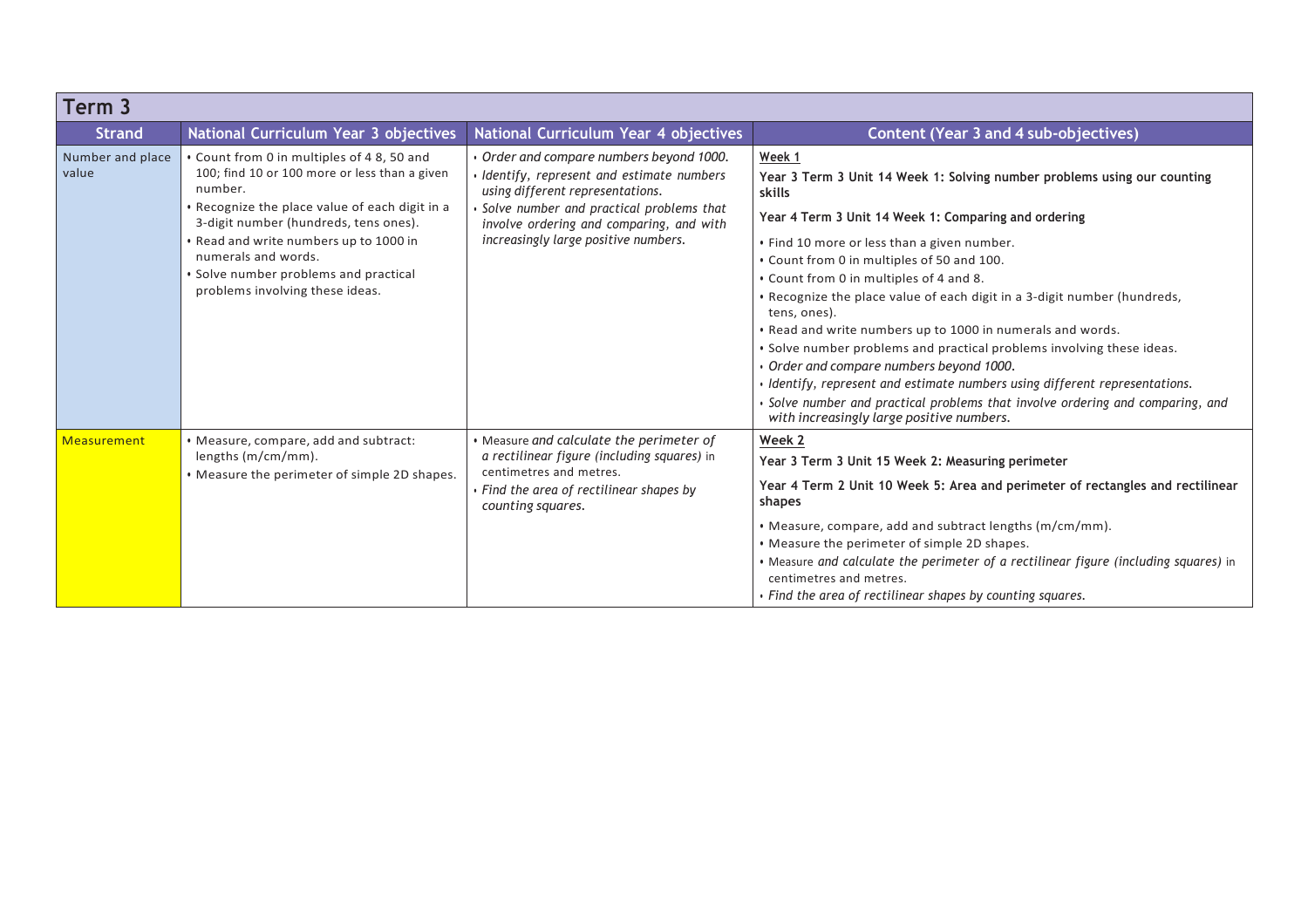| <b>Strand</b>                      | National Curriculum Year 3 objectives                                                                                                                                                                                                                                                                                                                   | National Curriculum Year 4 objectives                                                                                                                                                                                                                                                                                                                                                                            | <b>Content (Year 3 and 4 sub-objectives)</b>                                                                                                                                                                                                                                                                                                                                                                                                                                                                                                                                                                                                                                                                                                                                                                                                                                                                                                                          |
|------------------------------------|---------------------------------------------------------------------------------------------------------------------------------------------------------------------------------------------------------------------------------------------------------------------------------------------------------------------------------------------------------|------------------------------------------------------------------------------------------------------------------------------------------------------------------------------------------------------------------------------------------------------------------------------------------------------------------------------------------------------------------------------------------------------------------|-----------------------------------------------------------------------------------------------------------------------------------------------------------------------------------------------------------------------------------------------------------------------------------------------------------------------------------------------------------------------------------------------------------------------------------------------------------------------------------------------------------------------------------------------------------------------------------------------------------------------------------------------------------------------------------------------------------------------------------------------------------------------------------------------------------------------------------------------------------------------------------------------------------------------------------------------------------------------|
| <b>Addition and</b><br>subtraction | • Add numbers with up to three digits, using<br>formal written methods of columnar<br>addition and subtraction.<br>• Estimate the answer to a calculation and<br>use inverse operations to check answers.<br>· Solve problems, including missing number<br>problems, using number facts, place<br>value, and more complex addition and<br>subtractions. | . Add and subtract numbers with up to four<br>digits using the formal written methods of<br>columnar addition where appropriate.<br>• Estimate and use inverse operations to<br>check answers to a calculation.<br>• Use inverse operations to check answers to<br>a calculation.<br>• Solve addition and subtraction two-step<br>problems in contexts, deciding which<br>operations and methods to use and why. | Week 3<br>Year 3 Term 3 Unit 16 Week 3: Adding and subtracting larger numbers<br>Year 4 Term 3 Unit 16 Week 3: Reasoning and problem solving with addition and<br>subtraction<br>. Add numbers with up to three (four) digits, using formal written methods of<br>columnar addition (where appropriate).<br>. Subtract numbers with up to three (four) digits, using formal written methods of<br>columnar subtraction (where appropriate).<br>• Estimate the answer to a calculation (3-digit numbers) and use inverse<br>operations to check answers.<br>• Solve problems, including missing number problems, using more complex<br>addition.<br>• Solve problems, including missing number problems, using more complex<br>subtraction.<br>· Solve addition two-step problems in contexts, deciding which operations and<br>methods to use and why.<br>· Solve subtraction two-step problems in contexts, deciding which operations and<br>methods to use and why. |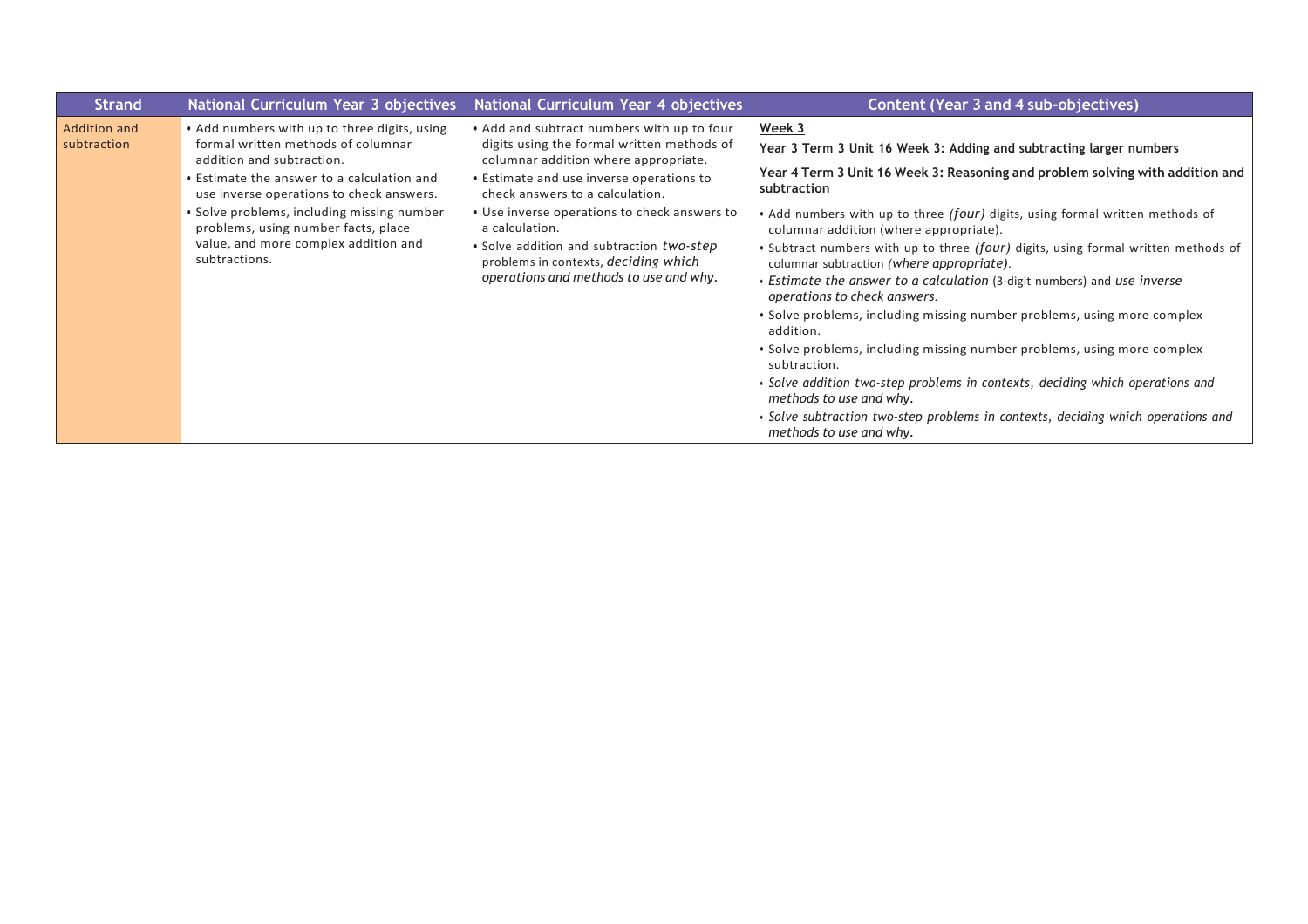| <b>Strand</b>                         | National Curriculum Year 3 objectives                                                                                                                                                                                                                                                                                                                                                                                                                                                         | National Curriculum Year 4 objectives                                                                                                                                                                                                                                                                                    | Content (Year 3 and 4 sub-objectives)                                                                                                                                                                                                                                                                                                                                                                                                                                                                                                                                                                                                                                                                                                                                                                                                                                                                                                                                                                                                                                                                                                                                                                                                                                                                                                                                                                                                                                                                                  |
|---------------------------------------|-----------------------------------------------------------------------------------------------------------------------------------------------------------------------------------------------------------------------------------------------------------------------------------------------------------------------------------------------------------------------------------------------------------------------------------------------------------------------------------------------|--------------------------------------------------------------------------------------------------------------------------------------------------------------------------------------------------------------------------------------------------------------------------------------------------------------------------|------------------------------------------------------------------------------------------------------------------------------------------------------------------------------------------------------------------------------------------------------------------------------------------------------------------------------------------------------------------------------------------------------------------------------------------------------------------------------------------------------------------------------------------------------------------------------------------------------------------------------------------------------------------------------------------------------------------------------------------------------------------------------------------------------------------------------------------------------------------------------------------------------------------------------------------------------------------------------------------------------------------------------------------------------------------------------------------------------------------------------------------------------------------------------------------------------------------------------------------------------------------------------------------------------------------------------------------------------------------------------------------------------------------------------------------------------------------------------------------------------------------------|
| <b>Multiplication and</b><br>division | . Write and calculate mathematical<br>statements for multiplication and division<br>using the multiplication tables that they<br>know, including for 2-digit numbers<br>times 1-digit numbers, using mental and<br>progressing to formal written methods.<br>Solve problems, including missing number<br>problems, involving multiplication and<br>division, including positive integer scaling<br>problems and correspondence problems in<br>which $n$ objects are connected to $m$ objects. | • Recognize and use factor pairs in mental<br>calculations.<br>Solve problems involving multiplying and<br>adding, including using the distributive<br>law to multiply 2- digit numbers by one<br>digit, integer scaling problems and harder<br>correspondence problems such as n objects<br>are connected to m objects. | Week 4<br>Year 3 Term 3 Unit 17 Week 4: Reasoning in multiplication and division contexts<br>Year 4 Term 3 Unit 17 Week 4: Factors and commutativity<br>. Write and calculate mathematical statements for multiplication and division<br>using the multiplication tables that they know, including for 2-digit numbers<br>times 1-digit numbers, using mental and progressing to formal written methods.<br>Solve problems involving multiplying and adding, including using the distributive<br>law to multiply 2-digit numbers by one digit.<br>Recognize and use factor pairs in mental calculations.<br>· Recognize and use commutativity in mental calculations.<br>Week 5<br>Year 3 Term 3 Unit 20 Week 8: Further reasoning in multiplication and division<br>contexts<br>Year 4 Term 3 Unit 17 Week 4: Factors and commutativity (continued). Year 4<br>could alternatively use this week to consolidate times tables and practice for<br>Year 4 MTC<br>· Solve problems, including missing number problems, involving multiplication<br>and division, including positive integer scaling problems and correspondence<br>problems in which n objects are connected to m objects.<br>Solve problems involving multiplying and adding, including using the distributive<br>law to multiply 2-digit numbers by one digit.<br>Recognize and use factor pairs in mental calculations.<br>$\cdot$ Recognize and use the inverse relationship between addition and subtraction and<br>use this to check calculations. |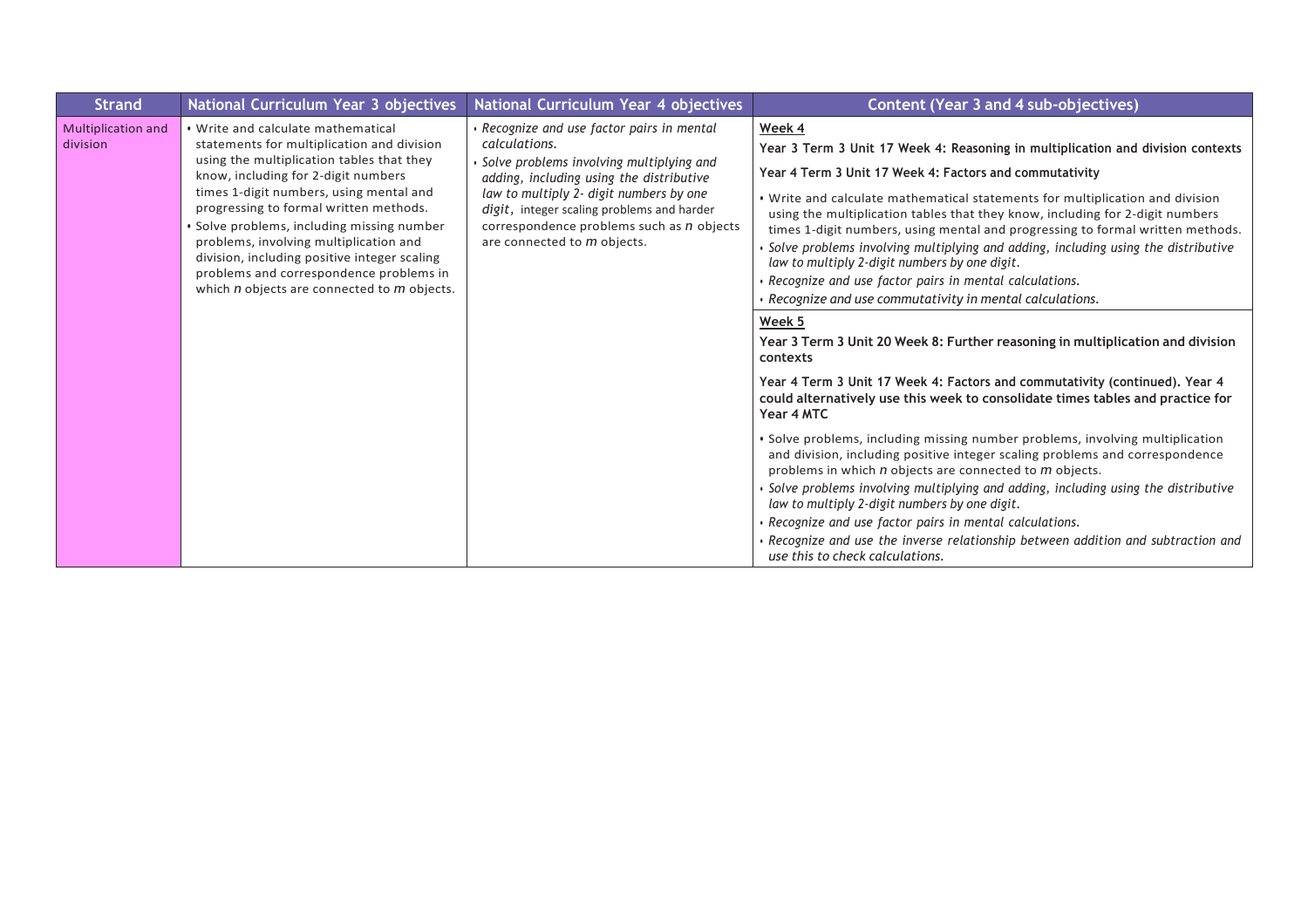| <b>Strand</b>                          | National Curriculum Year 3 objectives                                                                                                                                                                                                                                                                                                                             | National Curriculum Year 4 objectives                                                                                                                                                                                                                                                                                                                            | <b>Content (Year 3 and 4 sub-objectives)</b>                                                                                                                                                                                                                                                                                                                                                                                                                                                                                                                                                                                                                                                                                                                                          |
|----------------------------------------|-------------------------------------------------------------------------------------------------------------------------------------------------------------------------------------------------------------------------------------------------------------------------------------------------------------------------------------------------------------------|------------------------------------------------------------------------------------------------------------------------------------------------------------------------------------------------------------------------------------------------------------------------------------------------------------------------------------------------------------------|---------------------------------------------------------------------------------------------------------------------------------------------------------------------------------------------------------------------------------------------------------------------------------------------------------------------------------------------------------------------------------------------------------------------------------------------------------------------------------------------------------------------------------------------------------------------------------------------------------------------------------------------------------------------------------------------------------------------------------------------------------------------------------------|
| Geometry:<br>properties of<br>shapes   | • Recognize angles as a property of shape or a<br>description of a turn.<br>· Identify right angles, recognize that two<br>right angles make a half-turn, three make<br>three-quarters of a turn and four a complete<br>turn; identify whether angles are greater<br>than or less than a right angle.<br>· Identify pairs of perpendicular and parallel<br>lines. | Identify acute and obtuse angles and<br>compare and order angles up to two right<br>angles by size.                                                                                                                                                                                                                                                              | Week 6<br>Year 3 Term 1 Unit 3 Week 6: Exploring Angles as a measure of turn (recap)<br>Year 4 Term 3 Unit 18 Week 5: Identifying, ordering and comparing angles<br>• Recognize angles as a description of a turn.<br>. Identify right angles, recognize that two right angles make a half-turn, three<br>make three-quarters of a turn and four a complete turn.<br>• Identify whether angles are greater than or less than a right angle.<br>. Identify pairs of perpendicular and parallel lines.<br>· Identify acute and obtuse angles.<br>• Compare and order angles up to two right angles by size.                                                                                                                                                                             |
| <b>Statistics</b>                      | • Interpret and present data using bar charts,<br>pictograms and tables.<br>· Solve one-step and two-step questions, e.g.<br>How many more? and How many fewer?<br>using information presented in scaled bar<br>charts and pictograms and tables.                                                                                                                 | Interpret and present discrete and<br>continuous data using appropriate graphical<br>methods, including bar charts and time<br>graphs.<br>Solve comparison, sum and difference<br>problems using information presented in bar<br>charts, pictograms, tables and other graphs.                                                                                    | Week 7<br>Year 3 Term 3 Unit 21 Week 9: Representing, interpreting and responding to<br>data<br>Year 4 Term 3 Unit 19 Week 6: Collecting, representing and summarizing data<br>. Interpret and present data using bar charts, pictograms and tables.<br>. Solve one-step and two-step questions, e.g. How many more? and How many<br>fewer? using information presented in scaled bar charts and pictograms and<br>tables.<br>Interpret and present discrete and continuous data using appropriate graphical<br>methods, including bar charts and time graphs.<br>Solve comparison, sum and difference problems using information presented in<br>bar charts, pictograms and tables.<br>Solve comparison, sum and difference problems using information presented in<br>other graphs. |
| Geometry:<br>position and<br>direction | Year 3 Consolidation week<br>This time could be used:<br>- to consolidate and recap Year 3<br>key concepts.<br>- to pre-teach forthcoming Year 3<br>fractions concepts.                                                                                                                                                                                           | Describe positions on a 2D grid as<br>coordinates in the first.<br>Describe movements between positions as<br>translations of a given unit to the left/right<br>and up/down (on coordinate grids with the<br>grid lines labelled).<br>Plot specified points and draw sides to<br>complete a given polygon (on coordinate<br>grids with the grid lines labelled). | Week 8<br>Year 3 Consolidation week or fractions pre-teach<br>Year 4 Term 3 Unit 20 Week 7: Using coordinate grids<br>Describe positions on a 2D grid as coordinates in the first quadrant (on coordinate<br>grids with the grid lines labelled).<br>Describe movements between positions as translations of a given unit to the left/<br>right and up/down (on coordinate grids with the grid lines labelled).<br>Plot specified points and draw sides to complete a given polygon (on coordinate<br>grids with the grid lines labelled).                                                                                                                                                                                                                                            |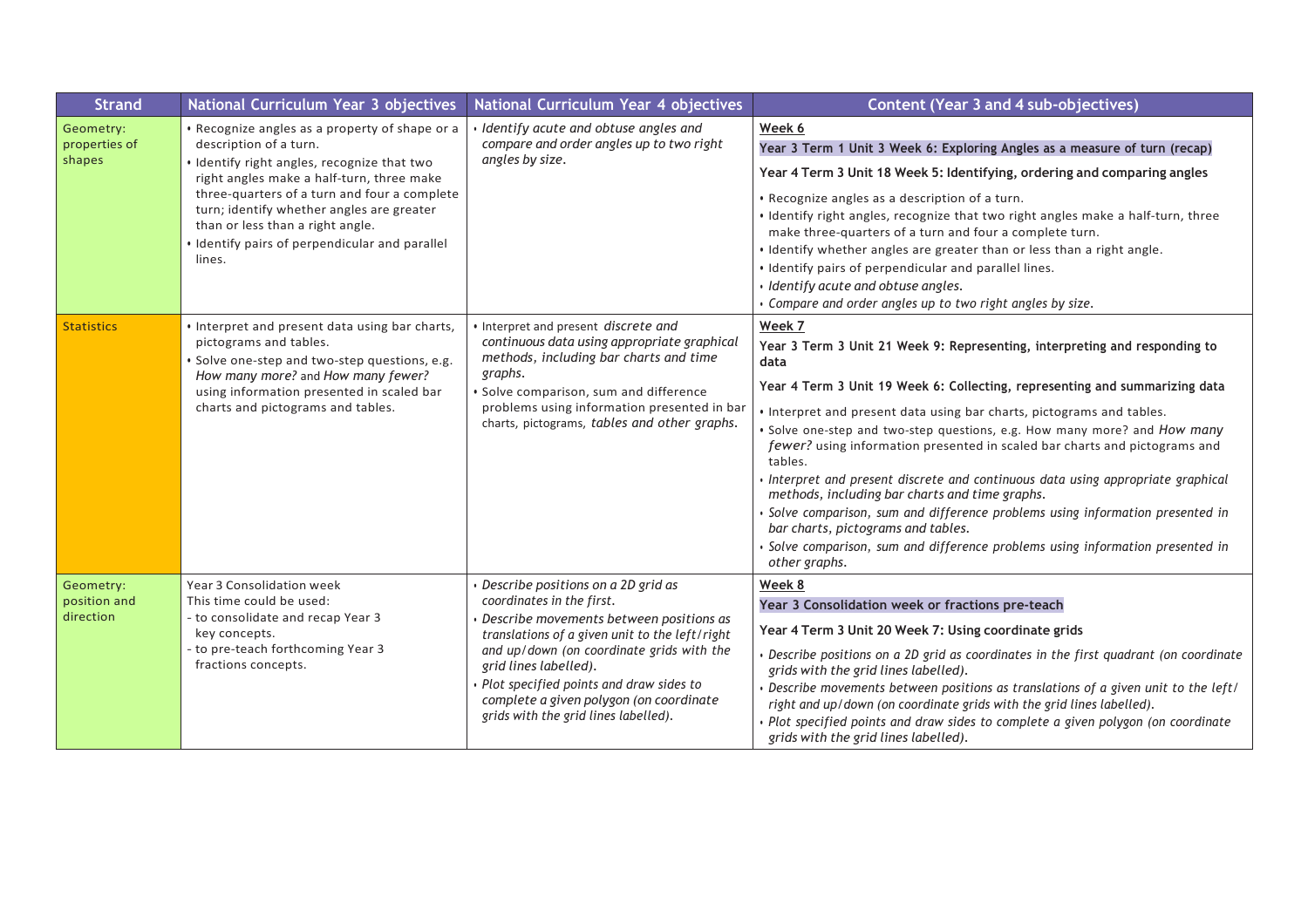| <b>Strand</b> | National Curriculum Year 3 objectives                                                                                                                                                                                                                                                                                                                                                                                                                                                                                      | National Curriculum Year 4 objectives                                                                                                                                                                                                                                                                           | Content (Year 3 and 4 sub-objectives)                                                                                                                                                                                                                                                                                                                                                                                                                                                                                                                                                                                                                                                                                                                                                                                                                            |
|---------------|----------------------------------------------------------------------------------------------------------------------------------------------------------------------------------------------------------------------------------------------------------------------------------------------------------------------------------------------------------------------------------------------------------------------------------------------------------------------------------------------------------------------------|-----------------------------------------------------------------------------------------------------------------------------------------------------------------------------------------------------------------------------------------------------------------------------------------------------------------|------------------------------------------------------------------------------------------------------------------------------------------------------------------------------------------------------------------------------------------------------------------------------------------------------------------------------------------------------------------------------------------------------------------------------------------------------------------------------------------------------------------------------------------------------------------------------------------------------------------------------------------------------------------------------------------------------------------------------------------------------------------------------------------------------------------------------------------------------------------|
| Fractions     | • Count up and down in tenths; recognize that<br>tenths arise from dividing an object into 10<br>equal parts and in dividing 1-digit numbers<br>or quantities by 10.<br>· Recognize and show, using diagrams,<br>equivalent fractions with small<br>denominators.<br>• Add and subtract fractions with the same<br>denominator within one whole (e.g. $\frac{5}{7} + \frac{1}{2}$<br>$=$ $\frac{6}{7}$ .<br>• Compare and order fractions with the same<br>denominator.<br>• Solve problems that involve all of the above. | Solve problems involving increasingly harder<br>fractions to calculate quantities, including<br>non-unit fractions where the answer is a<br>whole number.<br>• Find the effect of dividing a 1- or 2-digit<br>number by 10 and 100, identifying the value<br>of the digits in the answer as ones and<br>tenths. | Week 9<br>Year 3 Term 3 Unit 19 Week 6: 10 equal parts<br>Year 4 Term 3 Unit 21 Week 8: Calculating fractional amounts of a whole<br>• Count up and down in tenths.<br>. Recognize that tenths arise from dividing an object into 10 equal parts.<br>. Recognize that tenths arise from dividing 1-digit numbers or quantities by 10.<br>. Add and subtract fractions with the same denominator within one whole.<br>• Solve problems involving increasingly harder fractions to calculate quantities.<br>Solve problems involving fractions to divide quantities, including non-unit<br>fractions where the answer is a whole number.<br>Week 10<br>Year 3 Term 3 Unit 19 Week 7: Comparing and ordering fractions<br>Year 4 Term 3 Unit 21 Week 9: Decimals and dividing by 10 or 100<br>. Recognize and show, using diagrams, equivalent fractions with small |
|               |                                                                                                                                                                                                                                                                                                                                                                                                                                                                                                                            |                                                                                                                                                                                                                                                                                                                 | denominators (one of which is 10).                                                                                                                                                                                                                                                                                                                                                                                                                                                                                                                                                                                                                                                                                                                                                                                                                               |
|               |                                                                                                                                                                                                                                                                                                                                                                                                                                                                                                                            |                                                                                                                                                                                                                                                                                                                 | • Compare and order fractions with the same denominator (10).                                                                                                                                                                                                                                                                                                                                                                                                                                                                                                                                                                                                                                                                                                                                                                                                    |
|               |                                                                                                                                                                                                                                                                                                                                                                                                                                                                                                                            |                                                                                                                                                                                                                                                                                                                 | • Solve problems that involve all of the above.                                                                                                                                                                                                                                                                                                                                                                                                                                                                                                                                                                                                                                                                                                                                                                                                                  |
|               |                                                                                                                                                                                                                                                                                                                                                                                                                                                                                                                            |                                                                                                                                                                                                                                                                                                                 | $\cdot$ Find the effect of dividing a 1- or 2-digit number by 10, identifying the value of the<br>digits in the answer as ones and tenths.                                                                                                                                                                                                                                                                                                                                                                                                                                                                                                                                                                                                                                                                                                                       |
|               |                                                                                                                                                                                                                                                                                                                                                                                                                                                                                                                            |                                                                                                                                                                                                                                                                                                                 | • Find the effect of dividing a 1- or 2-digit number by 100, identifying the value of the<br>digits in the answer as tenths and hundredths.                                                                                                                                                                                                                                                                                                                                                                                                                                                                                                                                                                                                                                                                                                                      |